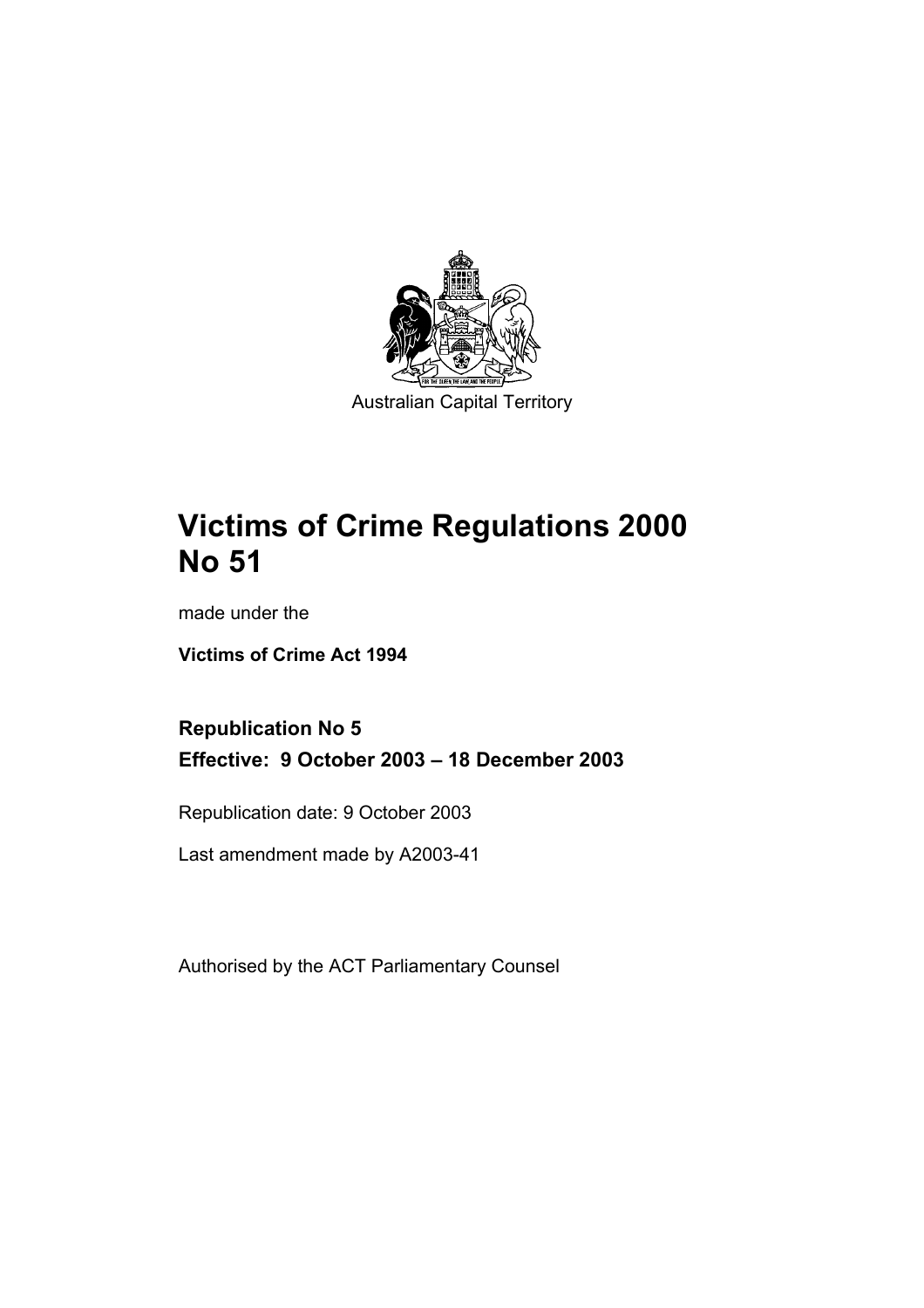#### **About this republication**

#### **The republished law**

This is a republication of the *Victims of Crime Regulations 2000,* made under the *Victims of Crime Act 1994* (including any amendment made under the *Legislation Act 2001*, part 11.3 (Editorial changes)) as in force on 9 October 2003*.* It also includes any amendment, repeal or expiry affecting the republished law to 9 October 2003.

The legislation history and amendment history of the republished law are set out in endnotes 3 and 4.

#### **Kinds of republications**

The Parliamentary Counsel's Office prepares 2 kinds of republications of ACT laws (see the ACT legislation register at www.legislation.act.gov.au):

- authorised republications to which the *Legislation Act 2001* applies
- unauthorised republications.

The status of this republication appears on the bottom of each page.

#### **Editorial changes**

The *Legislation Act 2001*, part 11.3 authorises the Parliamentary Counsel to make editorial amendments and other changes of a formal nature when preparing a law for republication. Editorial changes do not change the effect of the law, but have effect as if they had been made by an Act commencing on the republication date (see *Legislation Act 2001*, s 115 and s 117). The changes are made if the Parliamentary Counsel considers they are desirable to bring the law into line, or more closely into line, with current legislative drafting practice.

This republication does not include amendments made under part 11.3 (see endnote 1).

#### **Uncommenced provisions and amendments**

If a provision of the republished law has not commenced or is affected by an uncommenced amendment, the symbol  $\|\mathbf{U}\|$  appears immediately before the provision heading. The text of the uncommenced provision or amendment appears only in the last endnote.

#### **Modifications**

If a provision of the republished law is affected by a current modification, the symbol  $\mathbf{M}$ appears immediately before the provision heading. The text of the modifying provision appears in the endnotes. For the legal status of modifications, see *Legislation Act 2001*, section 95.

#### **Penalties**

The value of a penalty unit for an offence against this republished law at the republication date is—

- (a) if the person charged is an individual—\$100; or
- (b) if the person charged is a corporation—\$500.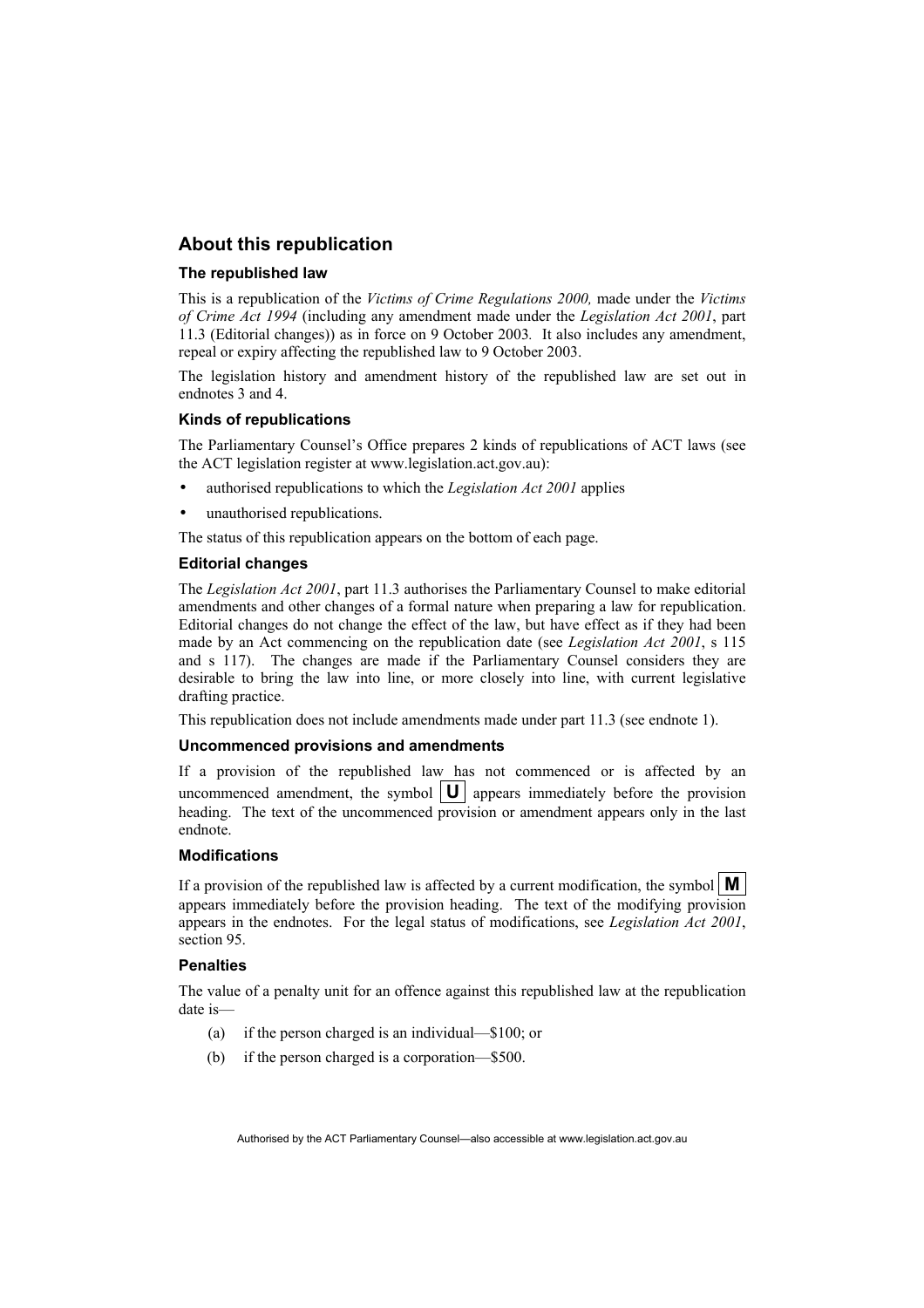

# **Victims of Crime Regulations 2000**

made under the

**Victims of Crime Act 1994** 

# **Contents**

|                            |                                                                   | Page       |
|----------------------------|-------------------------------------------------------------------|------------|
| Part 1                     | <b>Preliminary</b>                                                |            |
| 1                          | Name of regulations                                               | 2          |
| 3                          | Dictionary                                                        | 2          |
| 4                          | <b>Notes</b>                                                      | 2          |
| Part 2                     | Victims assistance board                                          |            |
| <b>Division 2.1</b>        | <b>Establishment and membership</b>                               |            |
| 5                          | Establishment                                                     | 3          |
| 6                          | <b>Functions</b>                                                  | 3          |
| 7                          | Membership of board                                               | 4          |
| 8                          | Appointed members of board                                        | 4          |
|                            |                                                                   |            |
| R <sub>5</sub><br>09/10/03 | Victims of Crime Regulations 2000<br>Effective: 09/10/03-18/12/03 | contents 1 |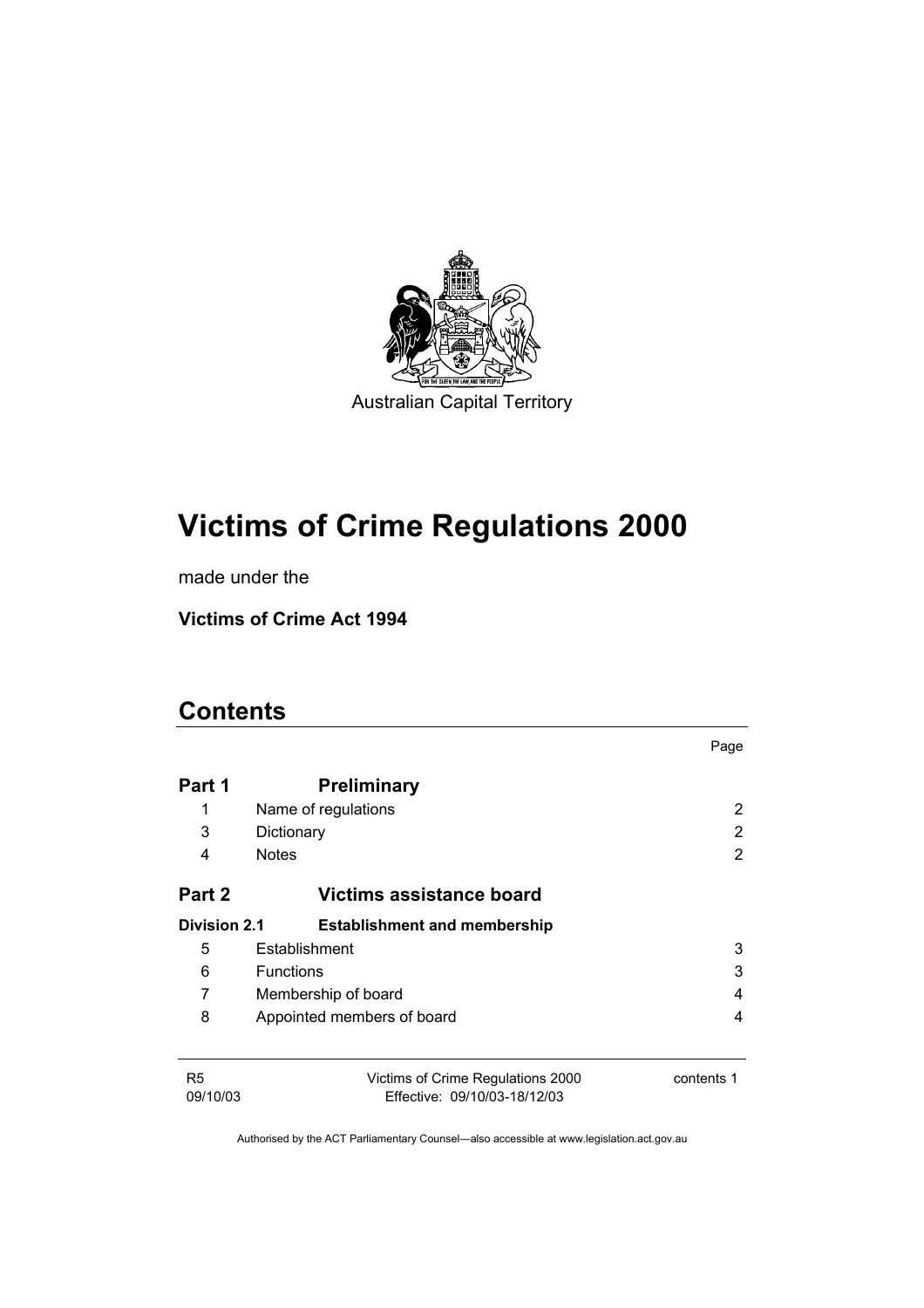|                     |                                                                   | Page                       |
|---------------------|-------------------------------------------------------------------|----------------------------|
| 9                   | Conditions of appointment generally                               | 5                          |
| 10                  | Chairperson and deputy chairperson                                | 5                          |
| 11                  | Duration of appointment                                           | 6                          |
| <b>Division 2.2</b> | <b>Proceedings of board</b>                                       |                            |
| 13                  | Time and place of meetings                                        | 7                          |
| 14                  | Procedures governing conduct of meetings                          | 7                          |
| 15                  | Disclosure of interests                                           | 8                          |
| 16                  | Staff of the board                                                | 8                          |
| 17                  | Guidelines                                                        | 9                          |
| 18                  | Independent arbitrators                                           | 9                          |
| Part 3              | <b>Victims services scheme</b>                                    |                            |
| <b>Division 3.1</b> | The victims services scheme                                       |                            |
| 19                  | Victims services scheme                                           | 11                         |
| 20                  | Objects of the victims services scheme                            | 11                         |
| 21                  | Responsible service agency                                        | 12                         |
| 22                  | Responsible service agency-functions                              | 12 <sup>2</sup>            |
| 23                  | Responsible service agency-obligations                            | 13                         |
| 24                  | Eligible victims under the victims services scheme                | 14                         |
| <b>Division 3.2</b> | <b>Review of eligibility decisions</b>                            |                            |
| 25                  | Notice to be given of eligibility decisions                       | 15                         |
| 26                  | Who may apply for internal review of decisions                    | 15                         |
| 27                  | Applications for internal review                                  | 16                         |
| 28                  | Internal review                                                   | 16                         |
| 29                  | <b>Eligibility Review Committee</b>                               | 16                         |
| 30                  | Review by committee                                               | 17                         |
| 31                  | Committee review                                                  | 17                         |
| 32                  | Review by administrative appeals tribunal                         | 17                         |
| <b>Division 3.3</b> | Levels of service under the victims services<br>scheme            |                            |
| 33                  | Level 1 service                                                   | 17                         |
| 34                  | Level 2 service                                                   | 18                         |
| 35                  | Level 3 service                                                   | 19                         |
| contents 2          | Victims of Crime Regulations 2000<br>Effective: 09/10/03-18/12/03 | R <sub>5</sub><br>09/10/03 |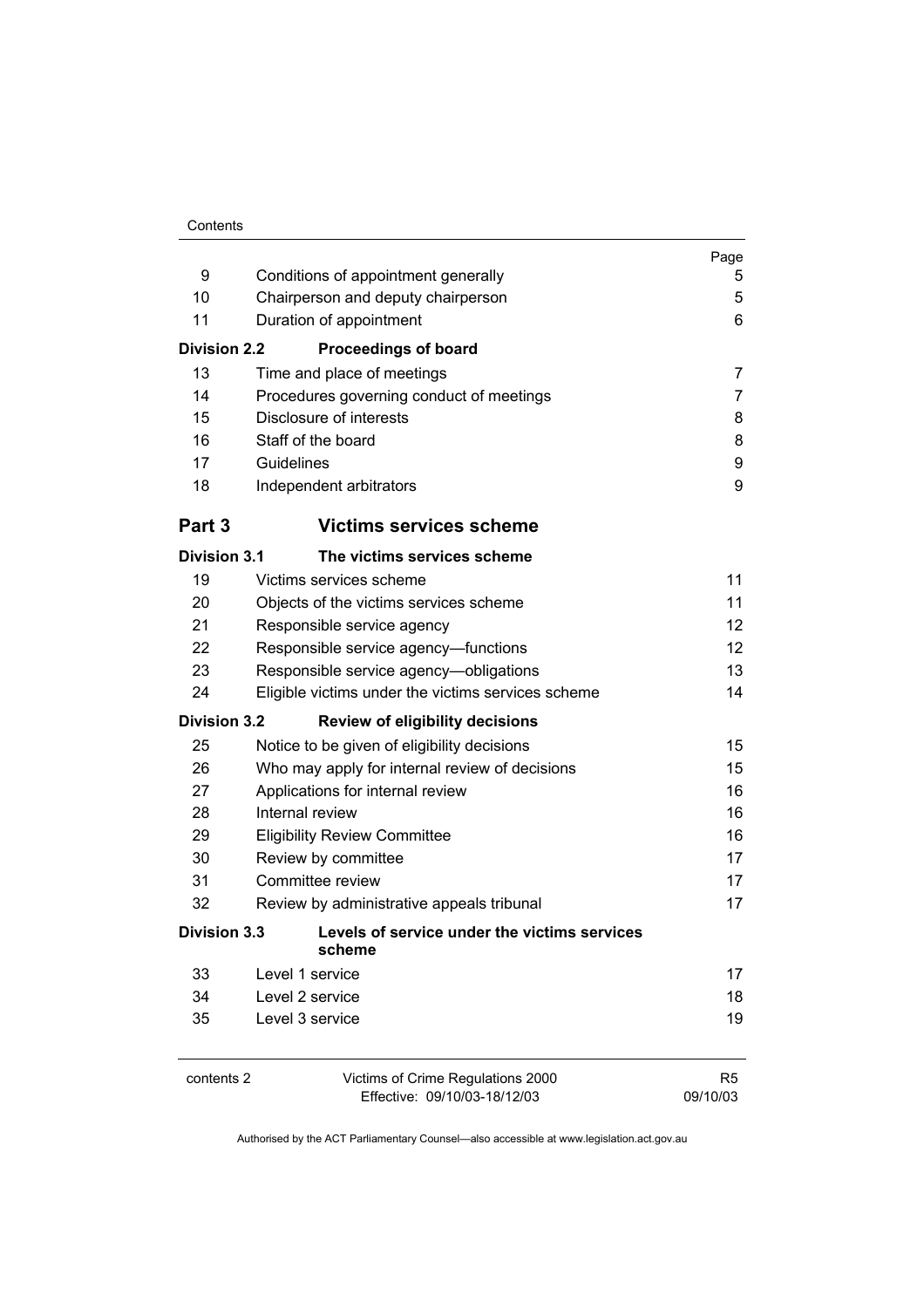|                     |                                                                              | Contents |
|---------------------|------------------------------------------------------------------------------|----------|
|                     |                                                                              | Page     |
| 36                  | <b>Exceptional cases</b>                                                     | 20       |
| 37                  | How contact hours are provided                                               | 21       |
| 38                  | Arbitration-care plans                                                       | 21       |
| 39                  | Case closure                                                                 | 22       |
| <b>Division 3.4</b> | <b>Service providers</b>                                                     |          |
| 40                  | Approved service providers                                                   | 22       |
| 41                  | Criteria for approval                                                        | 22       |
| 42                  | Suspension of approval                                                       | 24       |
| 43                  | Cancellation of approval                                                     | 24       |
| Division 3.5        | General                                                                      |          |
| 44                  | Volunteer program                                                            | 25       |
| 45                  | Special financial assistance-statements                                      | 25       |
| 46                  | Notice of decisions                                                          | 25       |
| 47                  | Review of decisions                                                          | 26       |
| Part 4              | <b>Miscellaneous</b>                                                         |          |
| 48                  | Guidelines-volunteers                                                        | 27       |
| 49                  | Annual reporting authority                                                   | 28       |
| 50                  | Determination of fees for services provided by approved service<br>providers | 28       |
| 51                  | Approved forms                                                               | 28       |
| <b>Dictionary</b>   |                                                                              | 29       |
| <b>Endnotes</b>     |                                                                              |          |
| 1                   | About the endnotes                                                           | 33       |
| 2                   | Abbreviation key                                                             | 33       |
| 3                   | Legislation history                                                          | 34       |

 4 Amendment history 34 5 Earlier republications 36

| - R5     | Victims of Crime Regulations 2000 | contents 3 |
|----------|-----------------------------------|------------|
| 09/10/03 | Effective: 09/10/03-18/12/03      |            |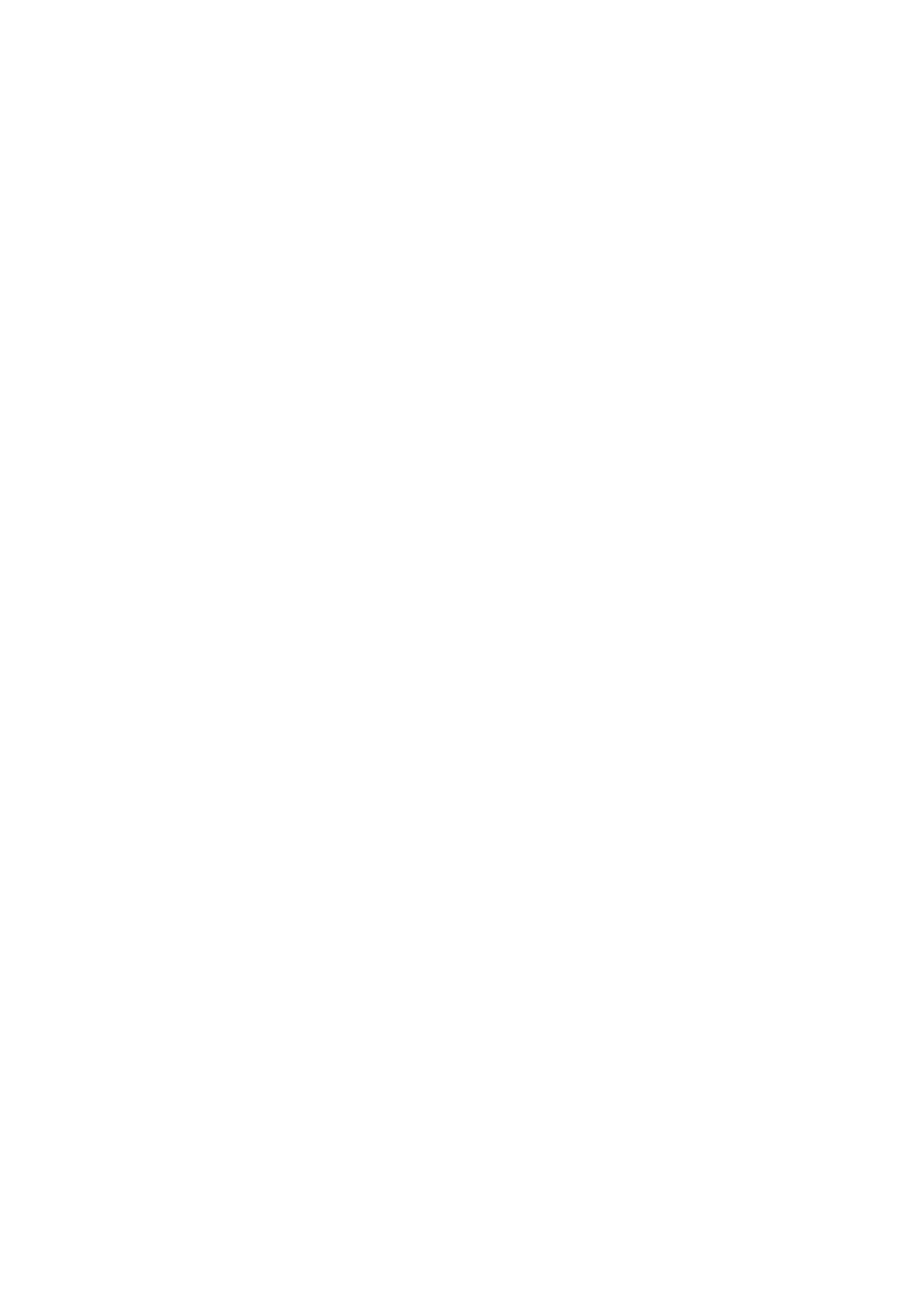

# **Victims of Crime Regulations 2000**

made under the

**Victims of Crime Act 1994** 

R5 09/10/03 Victims of Crime Regulations 2000 Effective: 09/10/03-18/12/03

page 1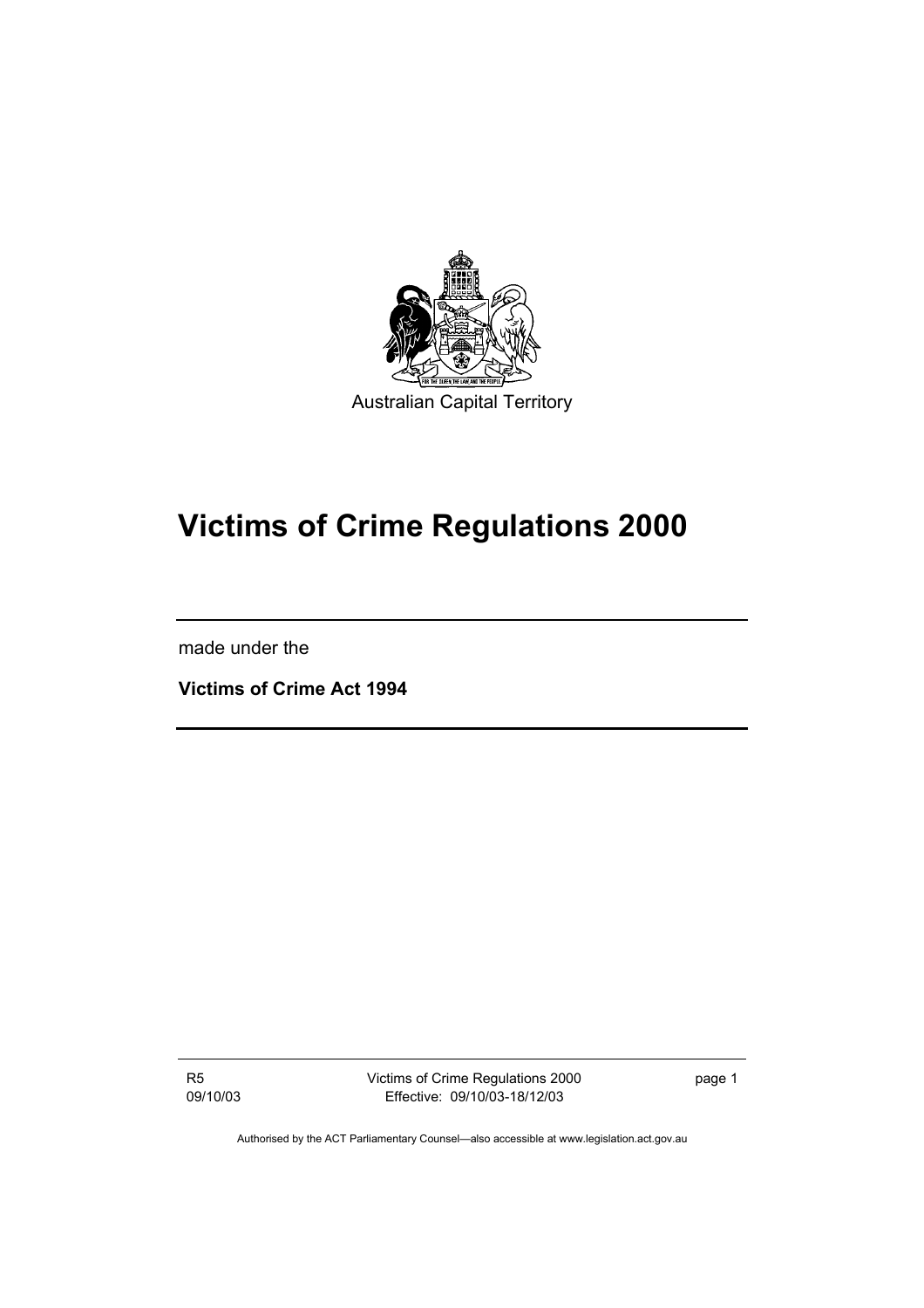#### **Part 1** Preliminary

Regulation 1

# **Part 1** Preliminary

#### **1 Name of regulations**

These regulations are the *Victims of Crime Regulations 2000*.

#### **3 Dictionary**

The dictionary at the end of these regulations is part of these regulations.

*Note 1* The dictionary at the end of these regulations defines certain words and expressions used in these regulations and includes references (*signpost definitions*) to other words and expressions defined in other legislation.

> For example, the signpost definition '*serious crime*—see the *Victims of Crime (Financial Assistance) Act 1983*, section 2' means the expression 'serious crime' is defined in section 2 of that Act and the definition applies to these regulations.

*Note 2* A definition in the dictionary (including a signpost definition) applies to the entire regulations unless the definition, or another provision of these regulations, provides otherwise or the contrary intention otherwise appears (see *Legislation Act 2001*, s 155 and s 156 (1)).

#### **4 Notes**

A note included in these regulations is explanatory and is not part of these regulations.

*Note* See *Legislation Act 2001*, s 127 (1), (4) and (5) for the legal status of notes.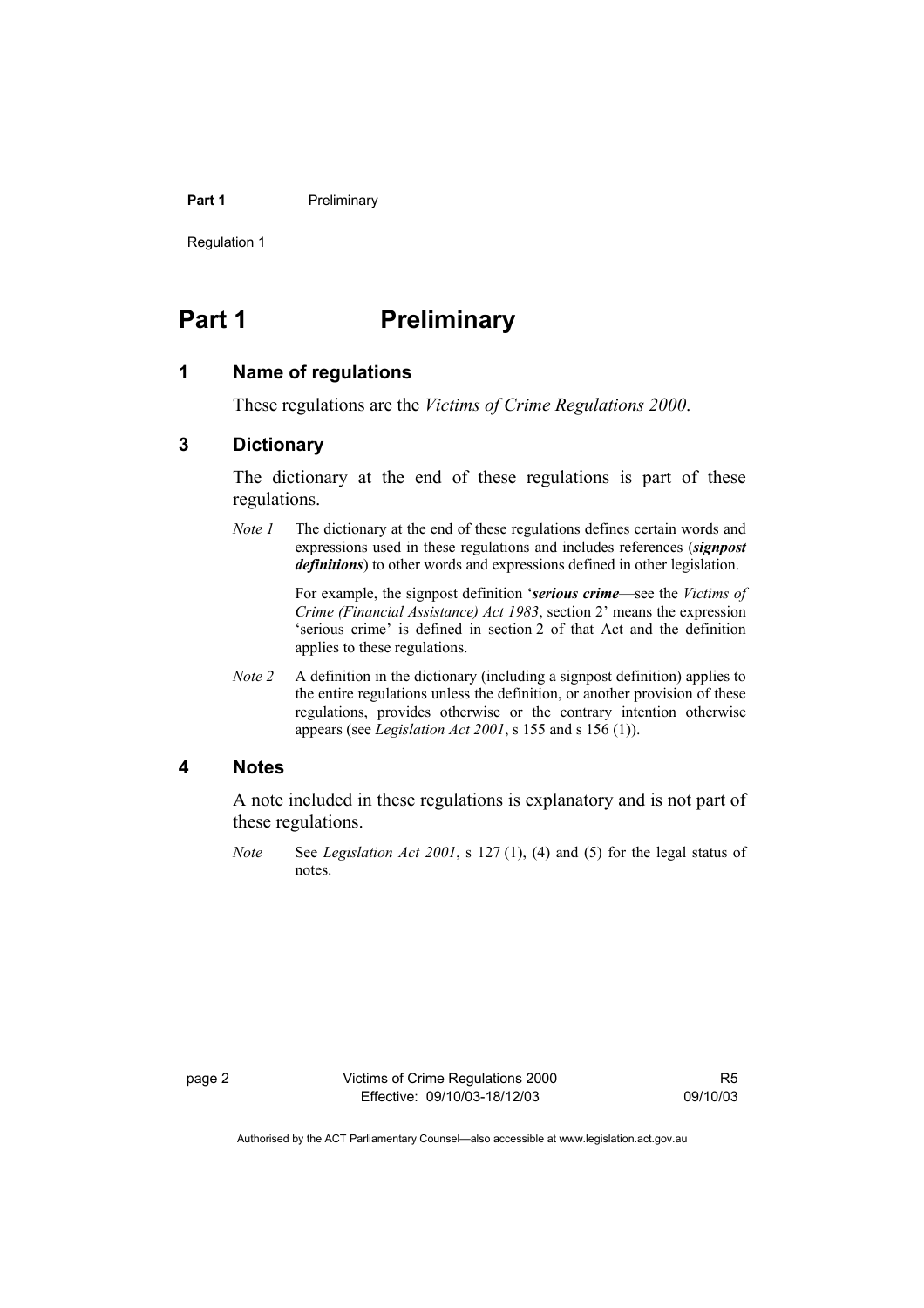# **Part 2 Victims assistance board**

# **Division 2.1 Establishment and membership**

#### **5 Establishment**

The Victims Assistance Board is established.

### **6 Functions**

The functions of the board are—

- (a) to monitor and evaluate the responsible service agency's management of the victims services scheme; and
- (b) to approve service providers; and
- (c) to prepare guidelines for the management of the victims services scheme; and
- (d) to make recommendations to the Minister about fees for services under the victims services scheme; and
- (e) to supervise the keeping by the responsible service agency of a statistical database about the operation of the victims services scheme; and
- (f) to approve independent arbitrators to resolve any disagreements between case coordinators for eligible victims and approved service providers; and
- (g) to advise the Minister on the operation of the victims services scheme and any change to the scheme it considers desirable; and
- (h) when asked by the coordinator, to give advice or information to the coordinator on issues about victims generally; and

page 3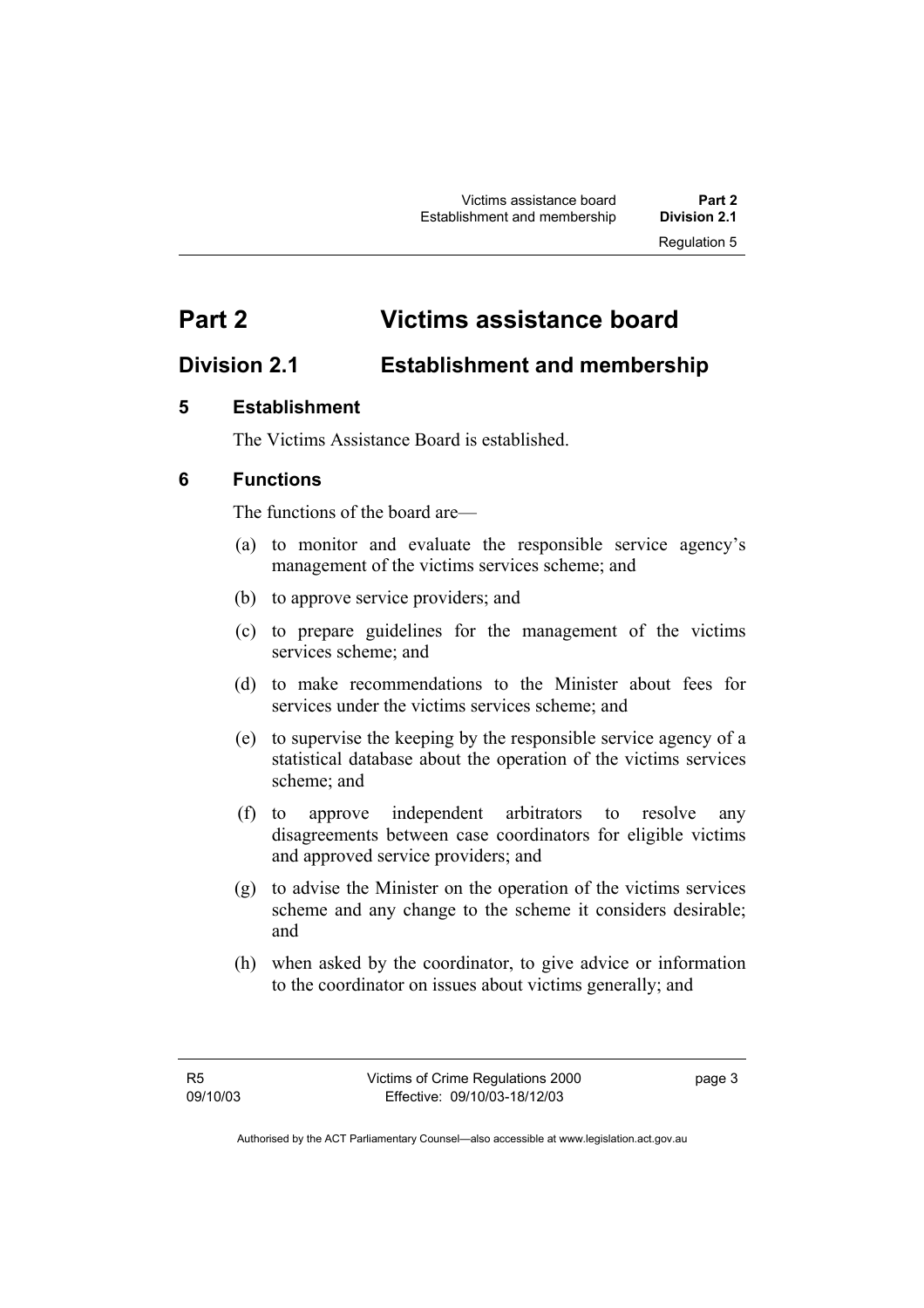(i) to exercise any other function given to the board under the Act or any other Territory law.

#### **7 Membership of board**

- (1) The board consists of—
	- (a) the coordinator; and
	- (b) the appointed members.
- (2) The appointed members are to be appointed by the Minister.
	- *Note 1* For the making of appointments (including acting appointments), see Legislation Act, div 19.3.
	- *Note 2* Certain Ministerial appointments require consultation with an Assembly committee and are disallowable (see Legislation Act, div 19.3.3).

#### **8 Appointed members of board**

- (1) The Minister must appoint as members—
	- (a) a representative of each of the following:
		- (i) the DPP (the *DPP member*);
		- (ii) the Australian Federal Police (the *AFP member*);
		- (iii) ACT courts (the *courts member*);
		- (iv) the administrative unit allocated responsibility for the administration of justice (the *justice member*);
		- (v) the administrative unit allocated responsibility for the administration of community support services (the *community support member*);
		- (vi) the administrative unit allocated responsibility for the administration of youth policy and services (the *youth policy and services member*); and
	- (b) a person who, in the Minister's opinion, represents the interests of the indigenous communities (the *indigenous member*); and

| page 4 | Victims of Crime Regulations 2000 | R5       |
|--------|-----------------------------------|----------|
|        | Effective: 09/10/03-18/12/03      | 09/10/03 |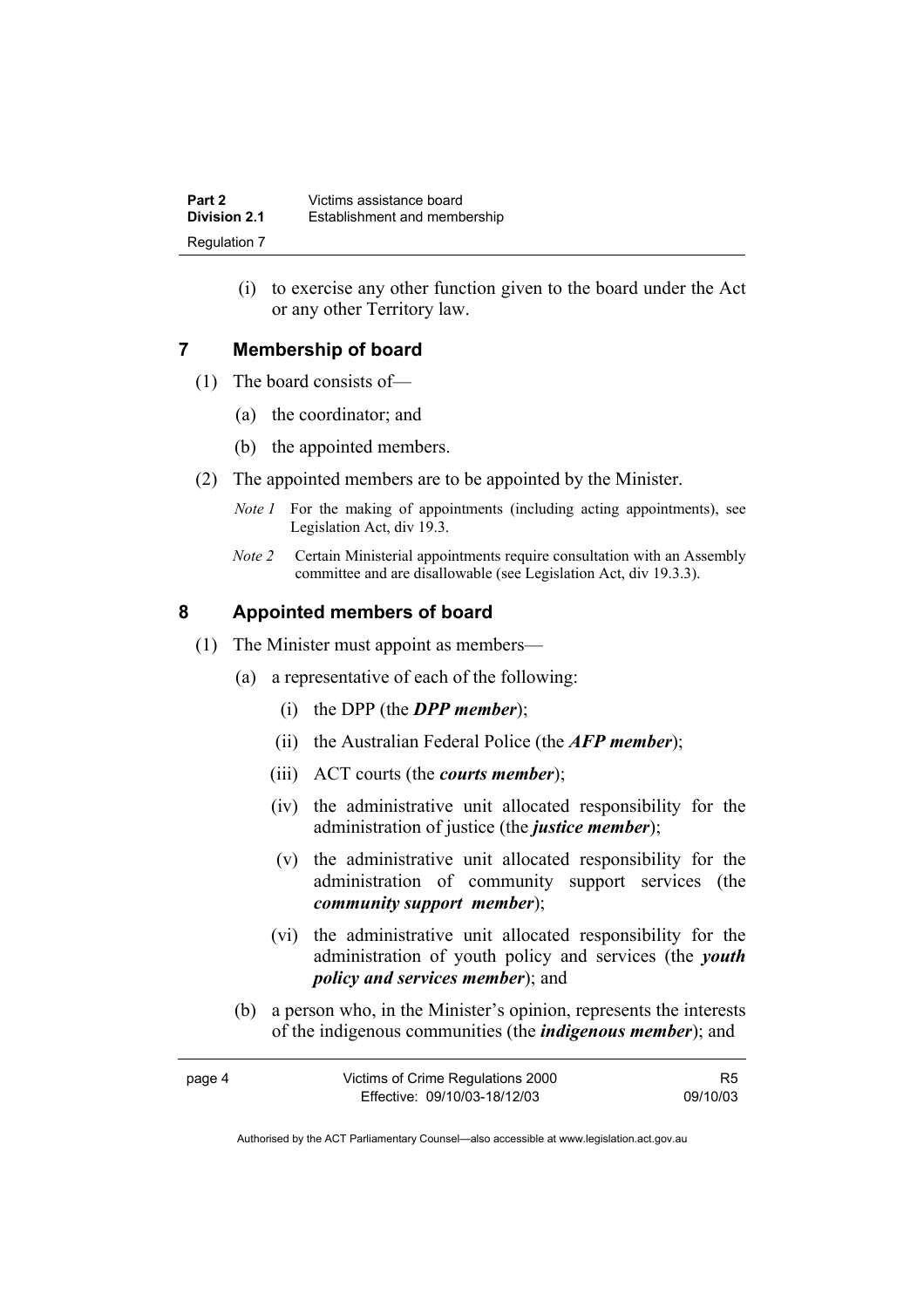- (c) a person who, in the Minister's opinion, represents the interests of other persons of non-English speaking background (the *migrant member*); and
- (d) a person who is a lawyer (the *legal profession member*); and
- (e) a person who, in the Minister's opinion, represents the interests of health professions (other than a doctor or dentist) (the *health professions member*); and
- (f) a person who, in the Minister's opinion, represents the interests of victims services groups (the *victims groups member*); and
- (g) a psychiatrist or psychologist who, in the Minister's opinion, has experience in dealing with victims (the *psychiatrist/psychologist member*).
- (2) The courts member must be the registrar or a deputy registrar of the Supreme Court or the Magistrates Court.
- (3) A member must be employed, practise, or live, in the ACT.
- (4) The Minister must not appoint a public servant as a member mentioned in subregulation  $(1)$  (b) to  $(g)$ .
	- *Note* A person may be reappointed to a position if the person is eligible to be appointed to the position (see Legislation Act, s 208 and dict , pt 1, def *appoint*).

#### **9 Conditions of appointment generally**

- (1) An appointed member holds the position on a part-time basis.
- (2) An appointed member holds the position on the conditions not provided by these regulations or another Territory law that are decided by the Minister.

#### **10 Chairperson and deputy chairperson**

- (1) The members of the board must, whenever necessary, elect—
	- (a) an appointed member to be chairperson; and

| R5       | Victims of Crime Regulations 2000 | page 5 |
|----------|-----------------------------------|--------|
| 09/10/03 | Effective: 09/10/03-18/12/03      |        |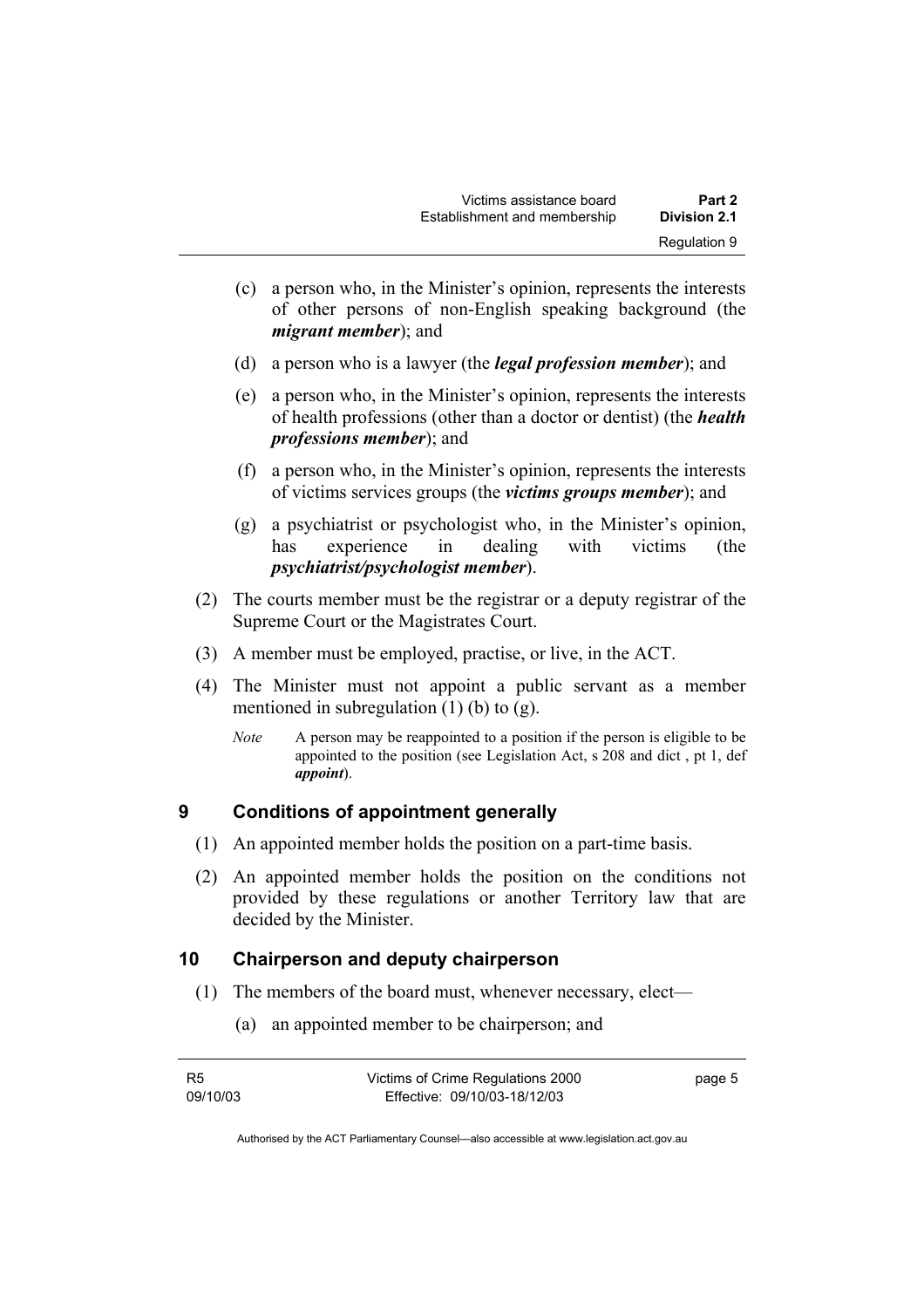- (b) another appointed member to be deputy chairperson.
- (2) The board must tell the Minister of the election of a member as chairperson or deputy chairperson.

#### **11 Duration of appointment**

- (1) An appointed member must not be appointed for longer than 2 years.
- (2) The Minister must end the appointment of—
	- (a) the DPP member, the AFP member, the courts member, the justice member, the community support member or the youth policy and services member if the Minister is satisfied that the member is no longer the representative of the relevant entity mentioned in regulation 8 (1) (a) (Appointed members of board); or
	- (b) the indigenous member, the migrant member, the health professions member or the victims groups member if the Minister is satisfied that the member no longer represents the interests of the relevant communities, professions or groups mentioned in regulation  $8(1)$  (b), (c), (e) or (f); or
	- (c) any member if the member ceases to be eligible for appointment.
- (3) The Minister may end the appointment of an appointed member—
	- (a) for misbehaviour or physical or mental incapacity; or
	- (b) if the member becomes bankrupt, applies to take the benefit of any law for the relief of bankrupt or insolvent debtors, compounds with creditors or makes an assignment of remuneration for their benefit; or
	- (c) if the member is absent for 3 consecutive meetings; or
	- (d) if the member is convicted of an indictable offence; or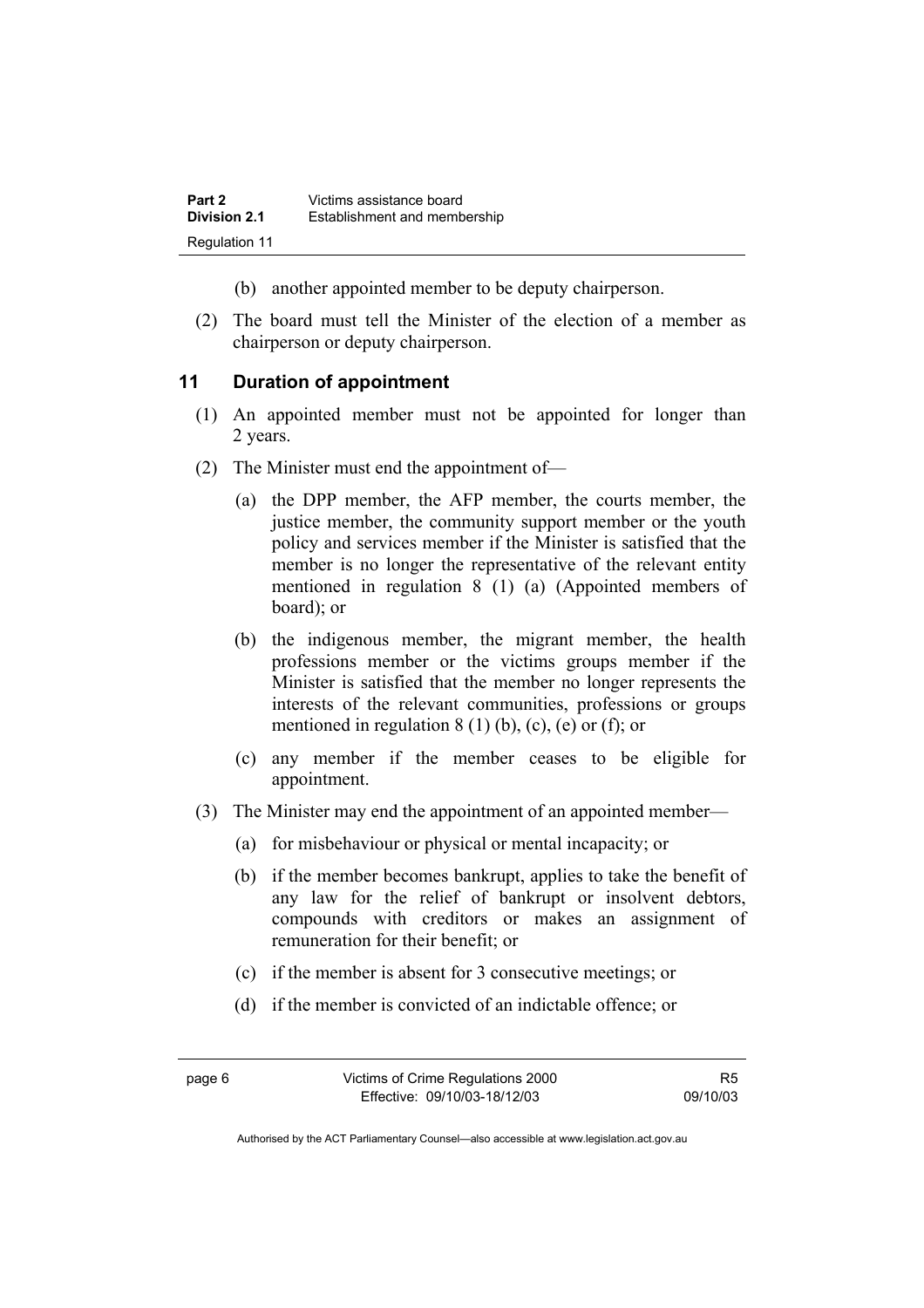- (e) if the member fails to comply with regulation 15 (Disclosure of interests) without reasonable excuse.
- *Note* A person's appointment also ends if the person resigns (see *Legislation Act 2001*, s 210).

# **Division 2.2 Proceedings of board**

#### **13 Time and place of meetings**

- (1) Meetings of the board are to be held at the times and places it decides.
- (2) However, the board must meet at least once every 3 months.
- (3) The chairperson—
	- (a) may at any time call a meeting of the board; and
	- (b) must call a meeting if asked by the Minister or at least 6 members.

#### **14 Procedures governing conduct of meetings**

- (1) The chairperson presides at all meetings at which the chairperson is present.
- (2) If the chairperson is absent, the deputy chairperson presides.
- (3) If the chairperson and deputy chairperson are both absent, the member chosen by the members present presides.
- (4) The board may decide the procedure to be followed for a meeting.
- (5) At a meeting of the board—
	- (a) 6 members form a quorum; and
	- (b) each member (other than the coordinator) has a vote on each question to be decided; and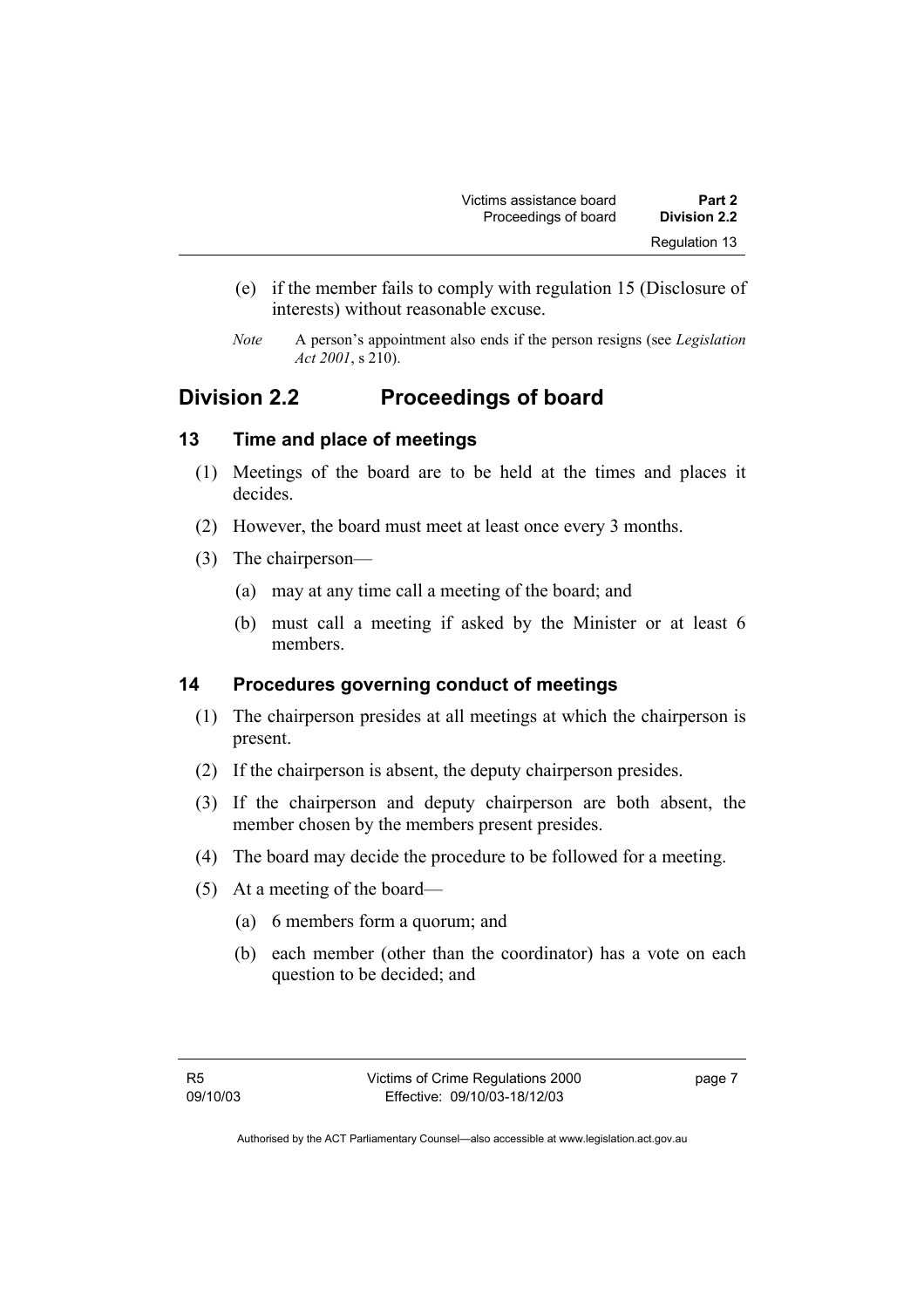| Part 2              | Victims assistance board |
|---------------------|--------------------------|
| <b>Division 2.2</b> | Proceedings of board     |
| Regulation 15       |                          |

- (c) a question is to be decided by a majority of the votes of the members present and voting but, if the votes are equal, the member presiding has a casting vote.
- (6) The board must keep minutes of its meetings.

#### **15 Disclosure of interests**

- (1) This regulation applies to a member of the board if—
	- (a) the member has a direct or indirect financial interest in an issue being considered, or about to be considered, by the board; and
	- (b) the interest could conflict with the proper exercise of the member's functions in relation to the board's consideration of the issue.
- (2) As soon as practicable after the relevant facts come to the member's knowledge, the member must disclose the nature of the interest to a meeting of the board.
- (3) The disclosure must be recorded in the board's minutes and, unless the board otherwise decides, the member must not—
	- (a) be present when the board considers the issue; or
	- (b) take part in a decision of the board on the issue.
- (4) Any other member who also has a direct or indirect financial interest in the issue must not—
	- (a) be present when the board is considering its decision under subregulation (3); or
	- (b) take part in making the decision.

#### **16 Staff of the board**

The staff of the board are to be employed under the *Public Sector Management Act 1994*.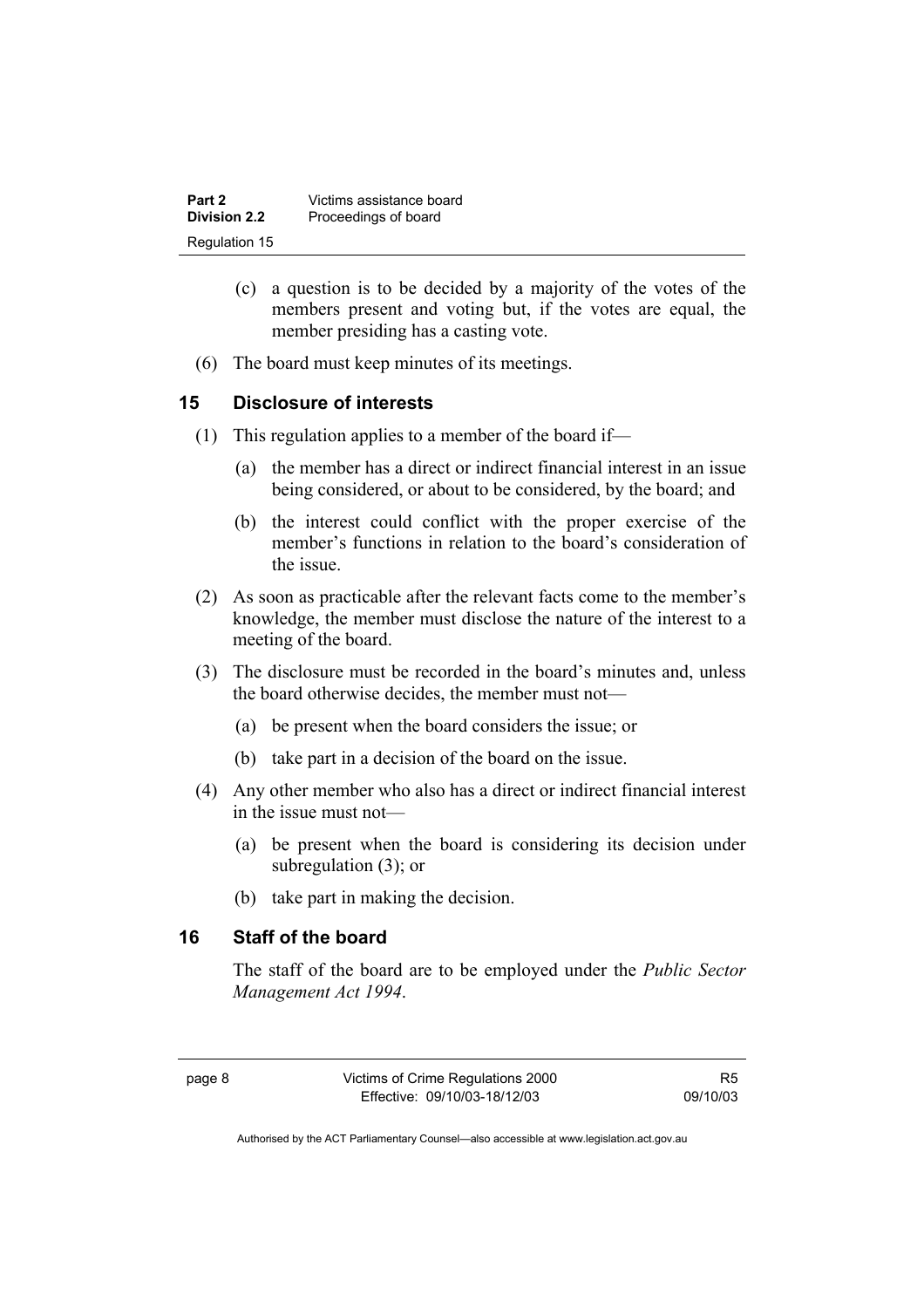#### **17 Guidelines**

The board may make guidelines about—

- (a) the way a victim is assessed for eligibility to use the victims services scheme; and
- (b) the employment or engagement of people who will have contact with eligible victims; and
- (c) the preparation, content and implementation of care plans; and
- (d) the eligibility of entities to be approved as service providers; and
- (e) the referral of victims to approved service providers or other entities dealing with victims of crime; and
- (f) the establishment and operation of volunteer programs; and
- (g) the internal review of decisions made by the responsible service agency; and
- (h) the holding of indemnity insurance by approved service providers; and
- (i) other matters necessary or convenient to be decided with respect to the victims services scheme.

#### **18 Independent arbitrators**

- (1) The board may approve independent arbitrators for these regulations.
- (2) A person is eligible to be approved as an independent arbitrator only if the person is an approved service provider.
- (3) The board must keep a list of approved independent arbitrators.
- (4) The board must keep the list open for inspection (without charge) by an eligible victim.

page 9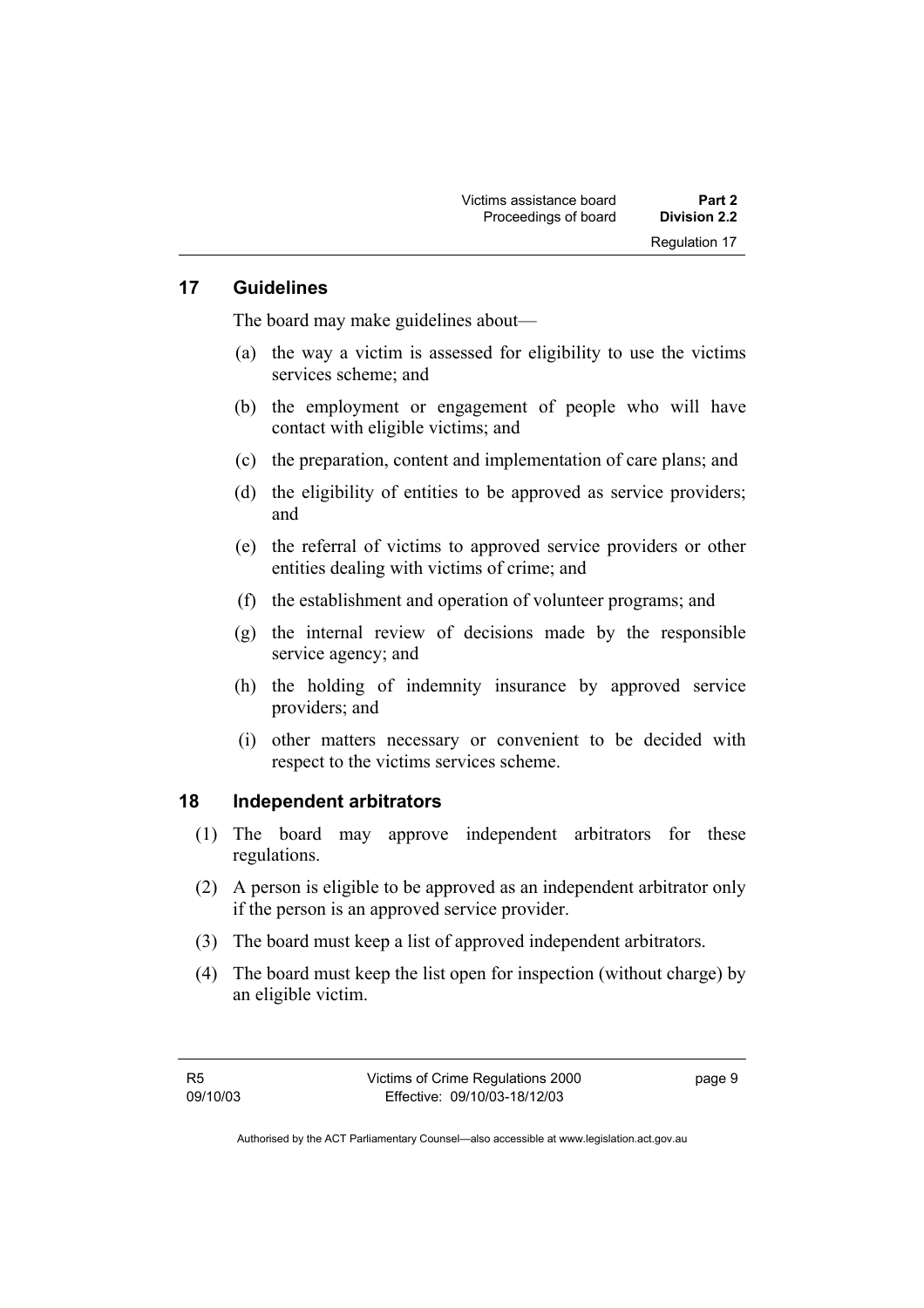| Part 2              | Victims assistance board |
|---------------------|--------------------------|
| <b>Division 2.2</b> | Proceedings of board     |
| Regulation 18       |                          |

 (5) If asked by an eligible victim, the board must give a copy of the list (without charge) to the victim.

page 10 Victims of Crime Regulations 2000 Effective: 09/10/03-18/12/03

R5 09/10/03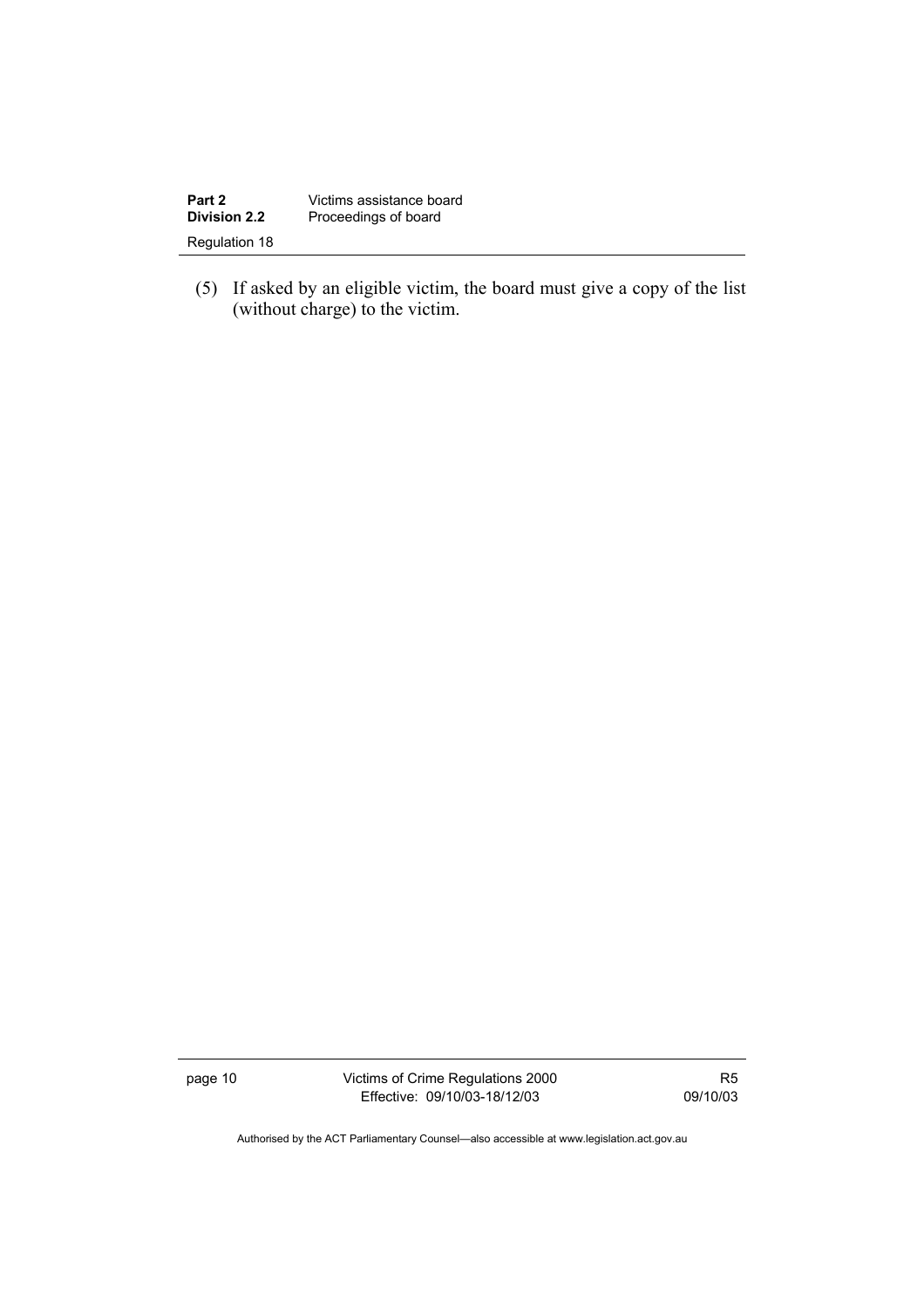# **Part 3 Victims services scheme**

# **Division 3.1 The victims services scheme**

### **19 Victims services scheme**

A victims services scheme is established.

### **20 Objects of the victims services scheme**

The objects of the victims services scheme are—

- (a) to provide assistance to victims of crime that will—
	- (i) promote their recovery from the harm suffered because of crime; and
	- (ii) allow them to take part in the social, economic and cultural life of their community; and
- (b) to provide the assistance to victims of crime using a multidisciplinary approach; and
- (c) to provide the assistance to victims of crime in ways that are—
	- (i) timely; and
	- (ii) accessible; and
	- (iii) solution-focused; and
	- (iv) professional; and
	- (v) individualised; and
	- (vi) appropriate to the victim.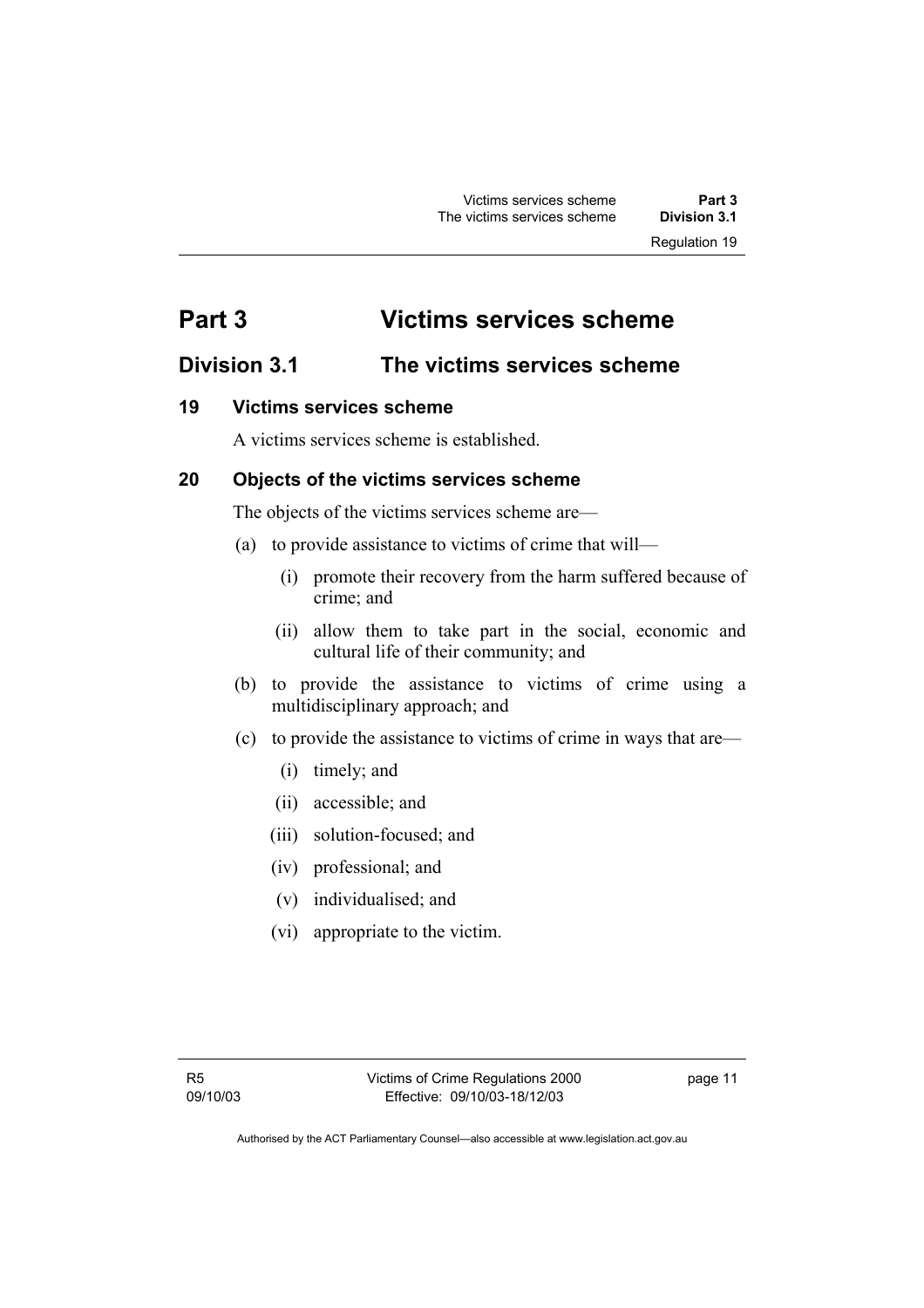| Part 3        | Victims services scheme     |
|---------------|-----------------------------|
| Division 3.1  | The victims services scheme |
| Regulation 21 |                             |

#### **21 Responsible service agency**

For the Act, section 19 (2) (a), the chief executive for the *Health Act 1993* is nominated as the service agency responsible for the management of the victims services scheme.

#### **22 Responsible service agency—functions**

The functions of the responsible service agency are—

- (a) to decide the eligibility of people for the different levels of services under the victims services scheme; and
- (b) to provide, or arrange for the provision of, professional services for victims in accordance with these regulations and the guidelines made under regulation 17 (Guidelines); and
- (c) as appropriate, to refer victims to other entities who provide other assistance and support to victims; and
- (d) to keep records about victims for which services are provided; and
- (e) to train and supervise people engaged by it to provide services; and
- (f) to report to the board on the services it provides and the provision of services it arranges; and
- (g) to evaluate the day-to-day operation of the victims services scheme; and
- (h) to establish a victims support network in consultation with community organisations and other entities that deal with victims; and
- (i) to provide a telephone contact for people seeking information about, or services under, the victims services scheme; and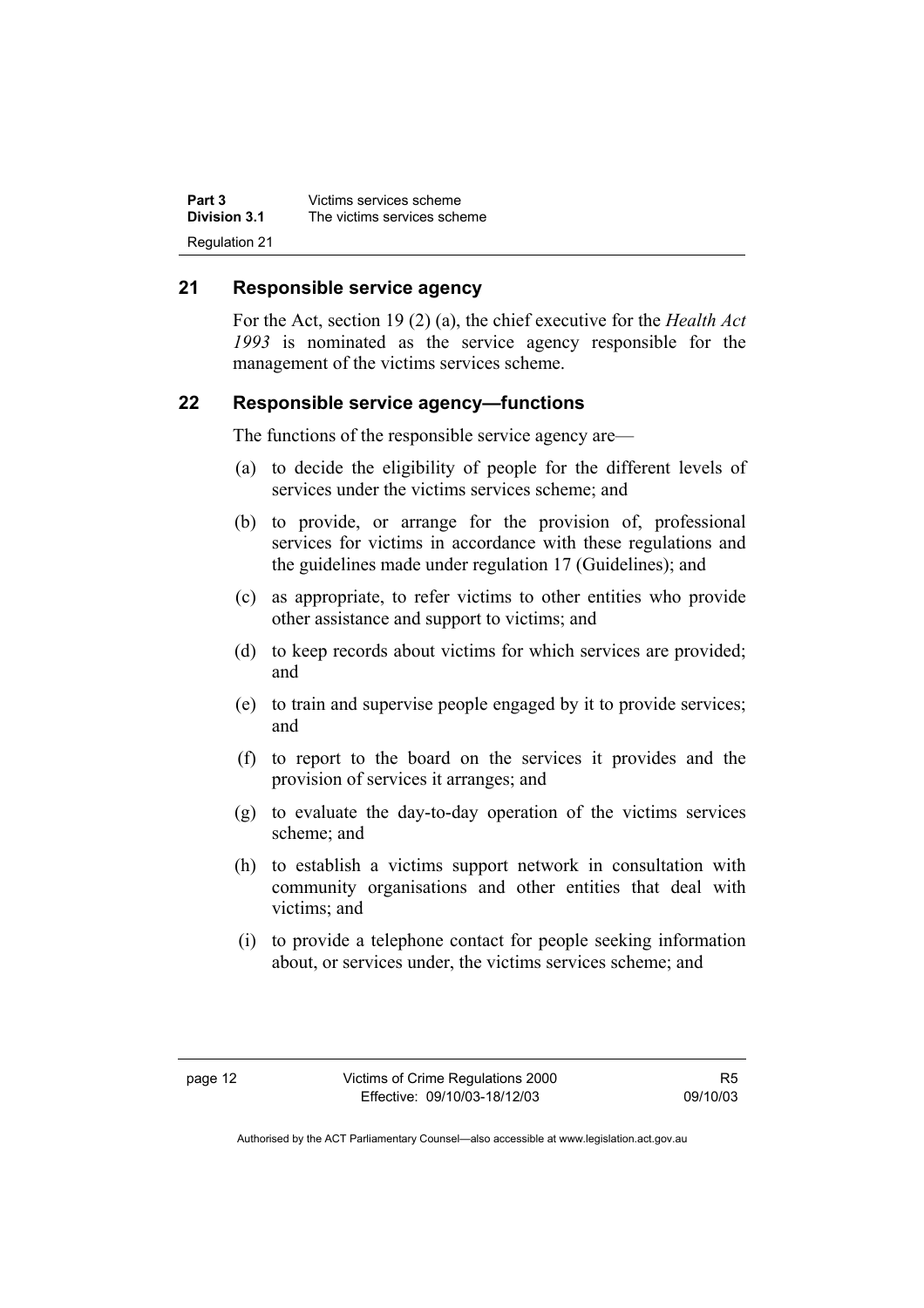- (j) to develop and maintain a volunteer program to provide practical assistance and support to victims and to train and supervise volunteers for the program; and
- (k) to provide victims with information about the criminal justice system, the operation of the victims services scheme and complaint procedures; and
- (l) to keep financial records of its operations under the victims services scheme.

#### **23 Responsible service agency—obligations**

- (1) The responsible service agency must comply with the guidelines made under regulation 17 (Guidelines) about the employment or engagement of people who will have contact with eligible victims.
- (2) Without limiting subregulation (1), the responsible service agency must—
	- (a) be satisfied that a person who will have contact with eligible victims has—
		- (i) qualifications or experience in working with victims and with people from a diversity of ethnic and cultural backgrounds; and
		- (ii) experience or knowledge of working in a multidisciplinary team environment; and
	- (b) assess and evaluate the victims services it provides; and
	- (c) encourage the people it engages or employs to provide those services to undertake continuing education in the provision of services to victims; and
	- (d) take steps to ensure the people engaged or employed by it are familiar with the *Community and Health Services Complaints Act 1993*.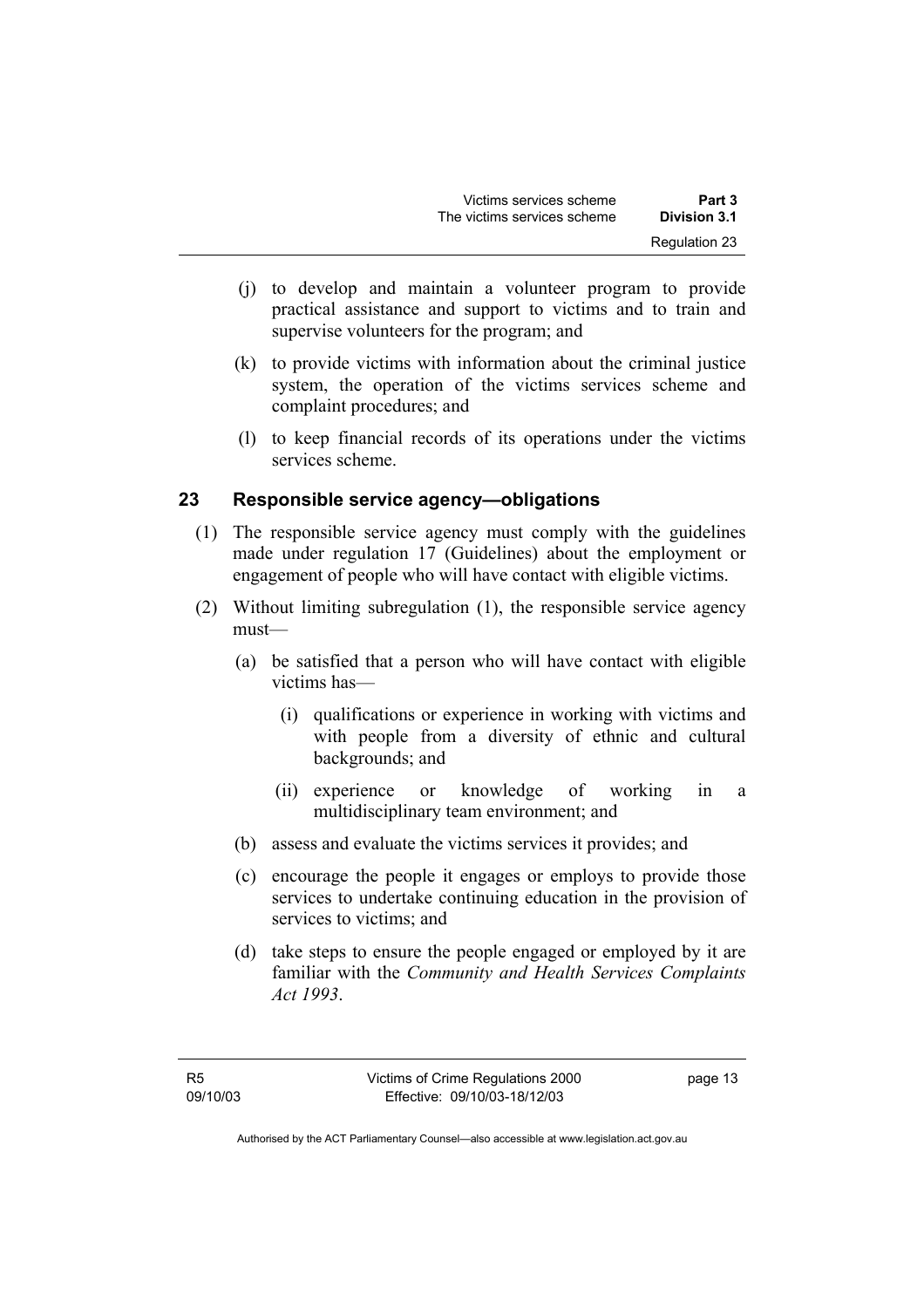| Part 3        | Victims services scheme     |
|---------------|-----------------------------|
| Division 3.1  | The victims services scheme |
| Regulation 24 |                             |

 (3) The responsible service agency must take reasonable steps to ensure that a person employed or engaged by it who has been convicted of a serious crime does not have contact with an eligible victim.

#### **24 Eligible victims under the victims services scheme**

- (1) An eligible victim may use the victims services scheme.
- (2) An *eligible victim* is a victim other than a victim—
	- (a) who suffers harm caused by, or arising out of the use of, a motor vehicle; or
	- (b) who suffers harm (directly or indirectly) as a result of committing an offence.
- (3) In deciding whether a person is an eligible victim, the responsible service agency may—
	- (a) have regard to statements made by or on behalf of the person; and
	- (b) ask the chief police officer, the DPP or the registrar of the Supreme Court or the Magistrates Court for information about whether or not the person is a suspect or has been convicted or found guilty of an offence arising from the circumstances in which the person suffered harm.
- (4) The chief police officer, the DPP and the registrar of the Supreme Court or the Magistrates Court may give the responsible service agency information of the kind mentioned in subregulation (3) (b).
- (5) In this regulation:

*motor vehicle*—see the *Road Transport (General) Act 1999*, dictionary.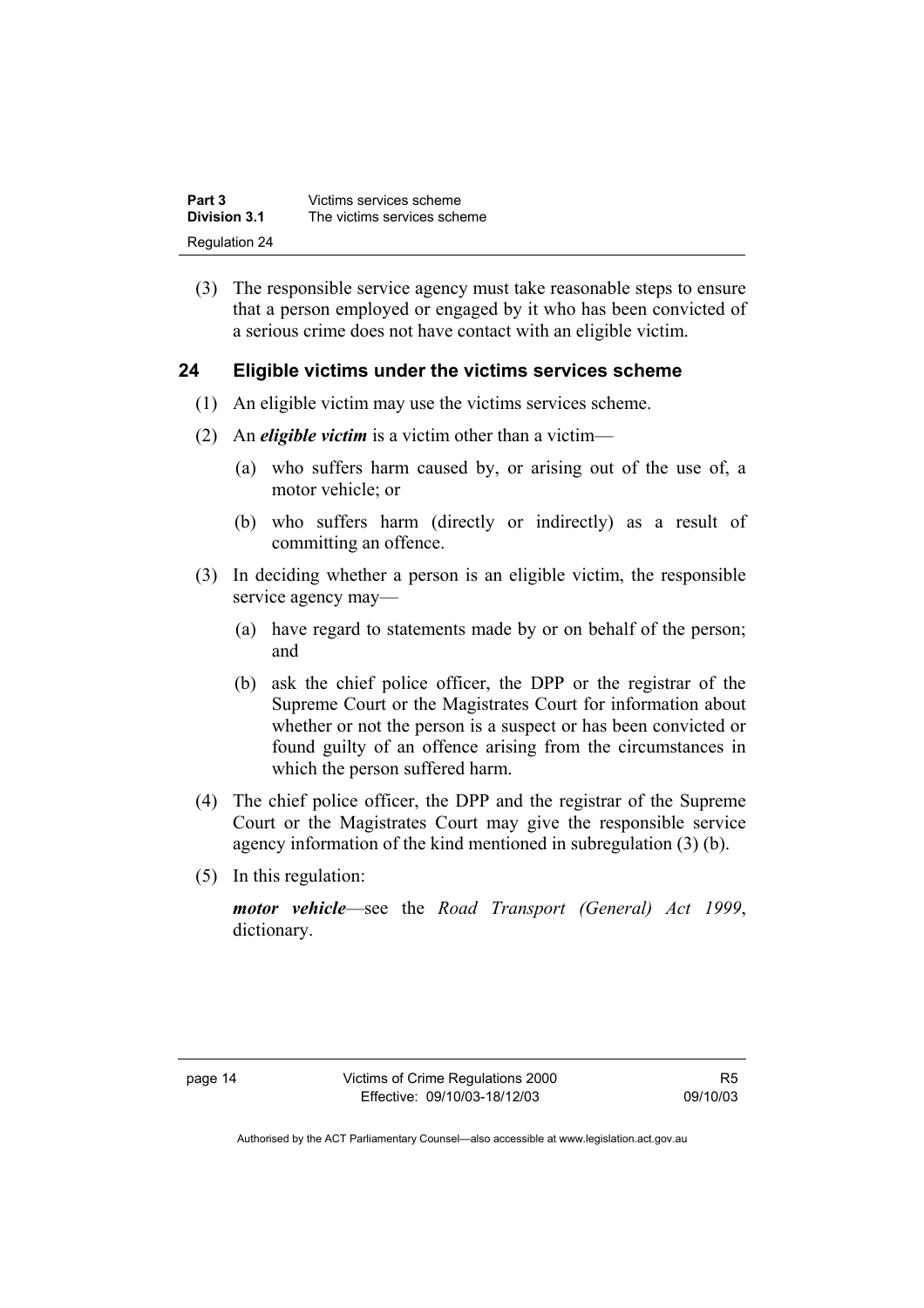# **Division 3.2 Review of eligibility decisions**

### **25 Notice to be given of eligibility decisions**

- (1) If the responsible service agency decides that a person is not eligible for the victims services scheme (the *reviewable decision*), it must give written notice of the decision to the person (the *affected person*).
- (2) The notice must be in accordance with the requirements of the code of practice in force under the *Administrative Appeals Tribunal Act 1989*, section 25B (1) and, in particular, the notice must tell the person—
	- (a) that the person has the right—
		- (i) to apply for internal review of the reviewable decision by an internal reviewer; and
		- (ii) to apply to the committee for a review of the decision of the internal reviewer; and
		- (iii) to apply to the administrative appeals tribunal for a review of the decision of the committee; and
	- (b) how an application must be made; and
	- (c) about options available under other ACT laws to have the decision reviewed by a court or the ombudsman.

## **26 Who may apply for internal review of decisions**

- (1) If the affected person is dissatisfied with the reviewable decision, the affected person may apply in writing to the responsible service agency for an internal review of the reviewable decision.
- (2) The responsible service agency must arrange for a person not involved in making the decision (the *internal reviewer*) to review the decision.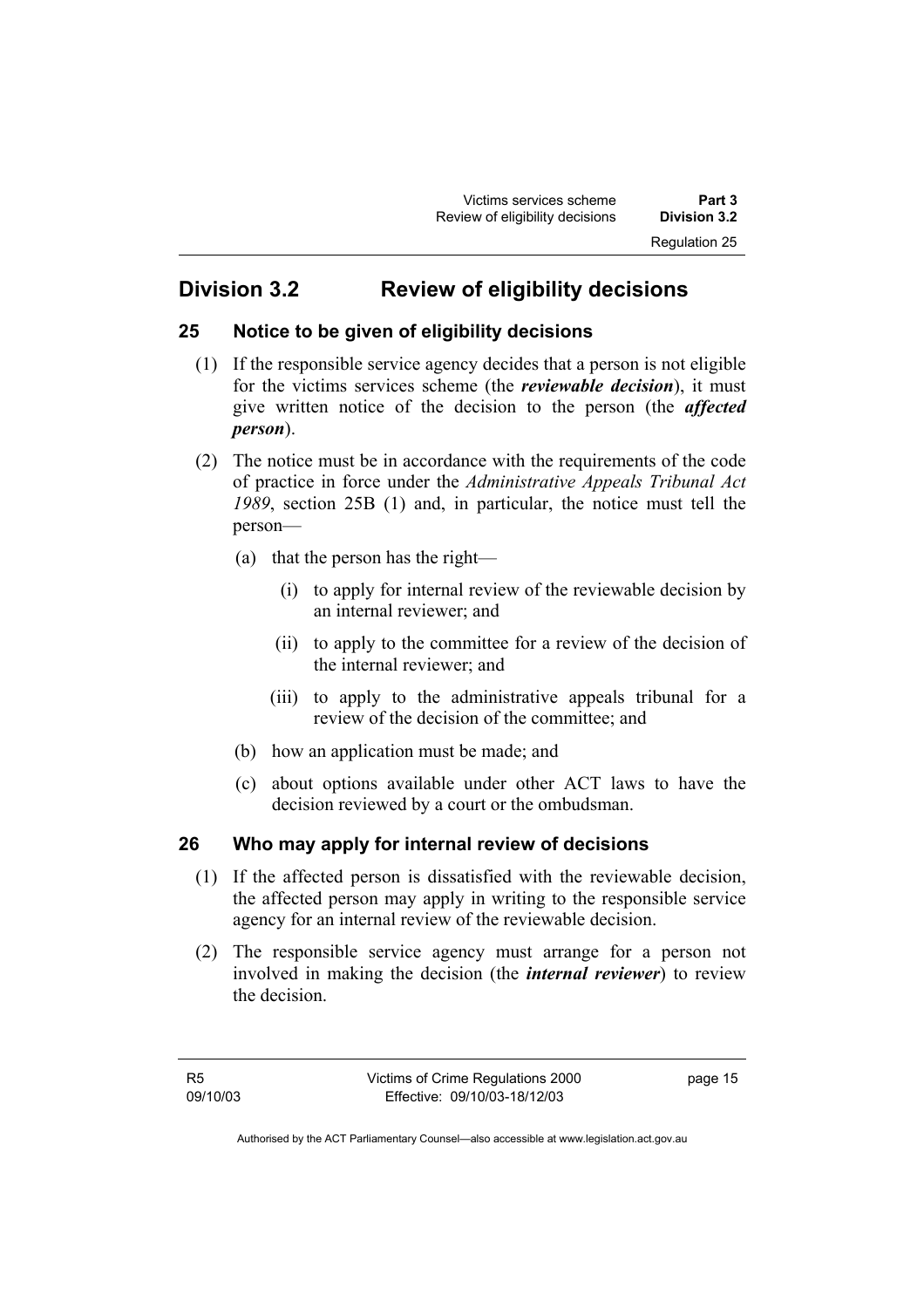### **27 Applications for internal review**

- (1) Application for internal review of the reviewable decision must be made within—
	- (a) 28 days after the day when the person is told about the decision by the responsible service agency; or
	- (b) any longer period allowed by the internal reviewer, either before or after the end of the 28 days.
- (2) The application must set out the grounds on which internal review of the decision is sought.

#### **28 Internal review**

- (1) The internal reviewer must review the reviewable decision, and confirm, vary or revoke the decision, within 28 days after the responsible service agency receives the application for internal review of the decision.
- (2) If the decision is not varied or revoked within the 28 days, the decision is taken to have been confirmed by the internal reviewer.
- (3) As soon as practicable after reviewing the decision, the internal reviewer must give written notice of the decision on the internal review to the affected person.
- (4) The notice must be in accordance with the requirements of the code of practice in force under the *Administrative Appeals Tribunal Act 1989*, section 25B (1).

#### **29 Eligibility Review Committee**

- (1) An Eligibility Review Committee (the *committee*) is established.
- (2) The committee consists of the DPP member, the courts member and the legal profession member.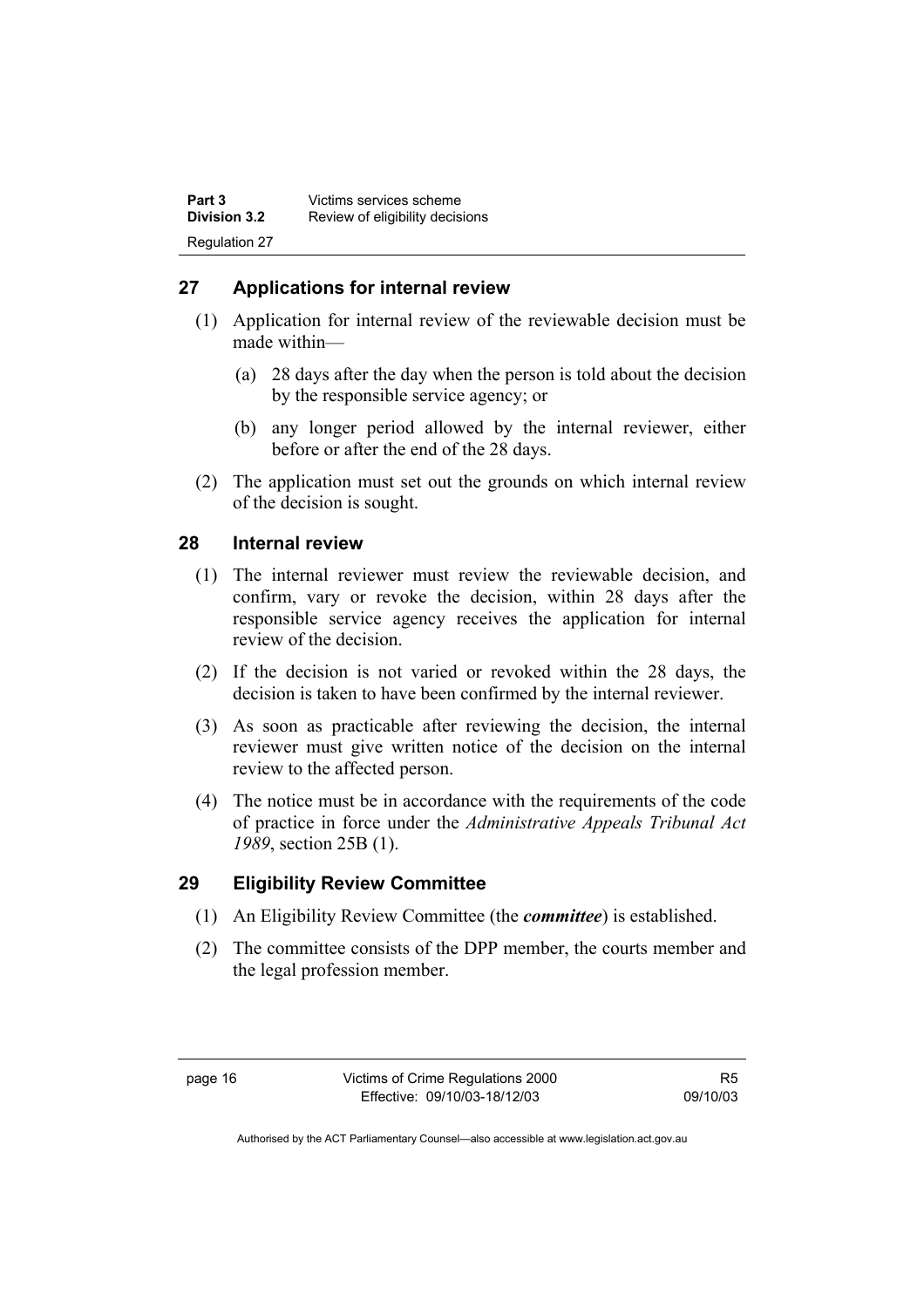#### **30 Review by committee**

If the affected person is dissatisfied with the decision of the internal reviewer, the affected person may apply in writing to the committee for review of the decision.

#### **31 Committee review**

- (1) The committee must review the decision of the internal reviewer, and confirm, vary or revoke the decision, within 28 days after the committee receives the application for review of that decision.
- (2) If the decision is not varied or revoked within the 28 days, the decision is taken to have been confirmed by the committee.
- (3) As soon as practicable after reviewing the decision, the committee must give written notice of the decision on its review to the affected person.
- (4) The notice must be in accordance with the requirements of the code of practice in force under the *Administrative Appeals Tribunal Act 1989*, section 25B (1).

#### **32 Review by administrative appeals tribunal**

If the affected person is dissatisfied with the decision of the committee, the affected person may apply to the administrative appeals tribunal for review of the committee's decision.

# **Division 3.3 Levels of service under the victims services scheme**

#### **33 Level 1 service**

- (1) All eligible victims are entitled to receive level 1 service under the victims services scheme.
- (2) Level 1 service consists of not more than 2 contact hours.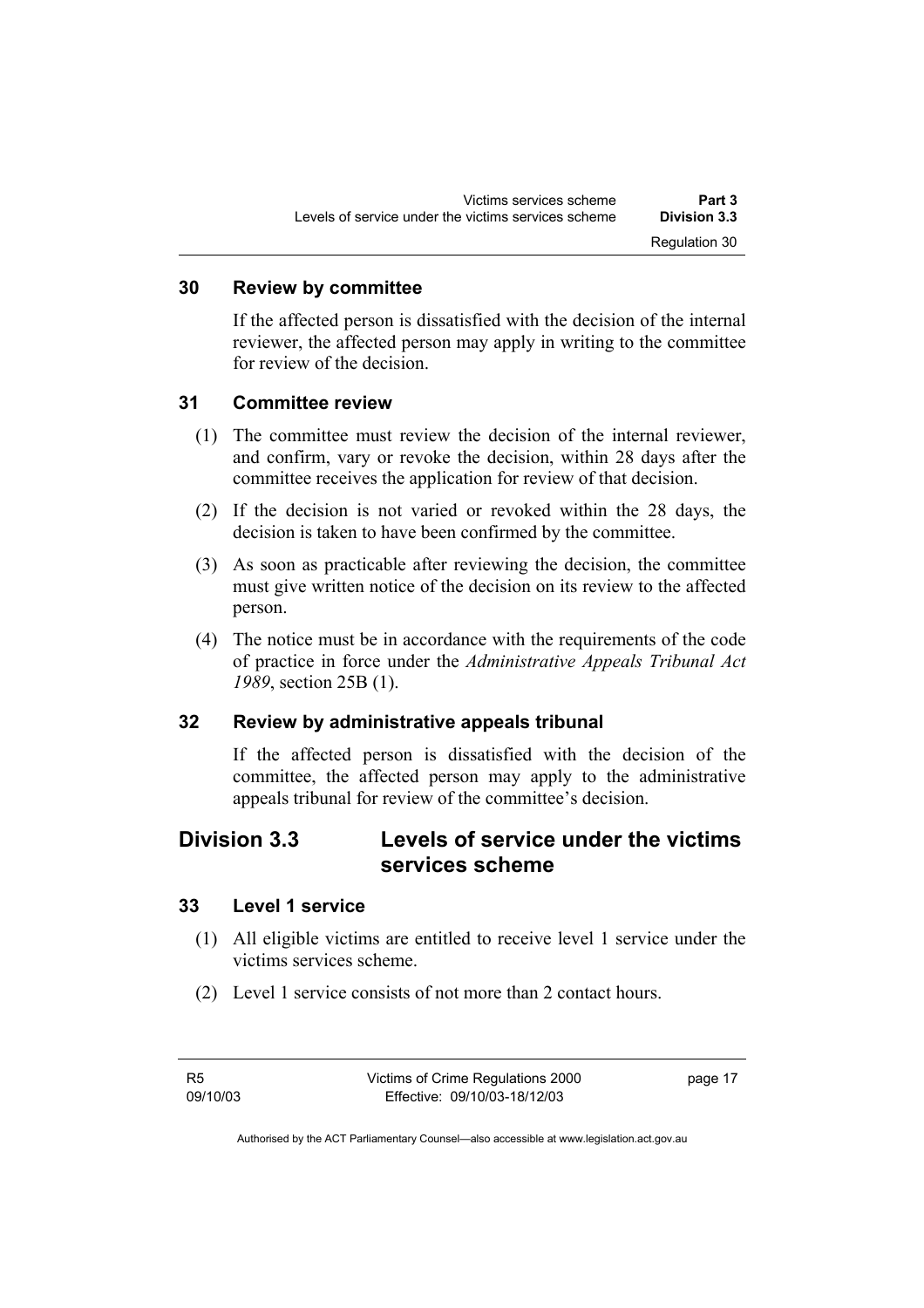| Part 3              | Victims services scheme                             |
|---------------------|-----------------------------------------------------|
| <b>Division 3.3</b> | Levels of service under the victims services scheme |
| Regulation 34       |                                                     |

 (3) The responsible service agency may, but is not required to, prepare a care plan for an eligible victim receiving level 1 service.

#### **34 Level 2 service**

- (1) An eligible victim is entitled to receive level 2 service under the victims services scheme if the victim has completed level 1 service under the victims services scheme for the crime concerned and the victim—
	- (a) is a primary victim; or
	- (b) is a related victim; or
	- (c) would have been a related victim if the primary victim had died; or
	- (d) is a witness to a violent crime in circumstances in which it is probable that the witness would suffer harm.
- (2) Level 2 service consists of not more than 6 contact hours in addition to the level 1 service contact hours.
- (3) The responsible service agency must appoint a case coordinator to an eligible victim receiving level 2 service.
- (4) The case coordinator is responsible for managing the delivery of services to the eligible victim under these regulations.
- (5) The case coordinator must develop a care plan in consultation with the eligible victim.
- (6) The care plan must state—
	- (a) the rehabilitation goals for the eligible victim; and
	- (b) the number of contact hours and particular services to be provided to the victim for achieving those goals
- (7) Level 2 service is to be given in accordance with the care plan.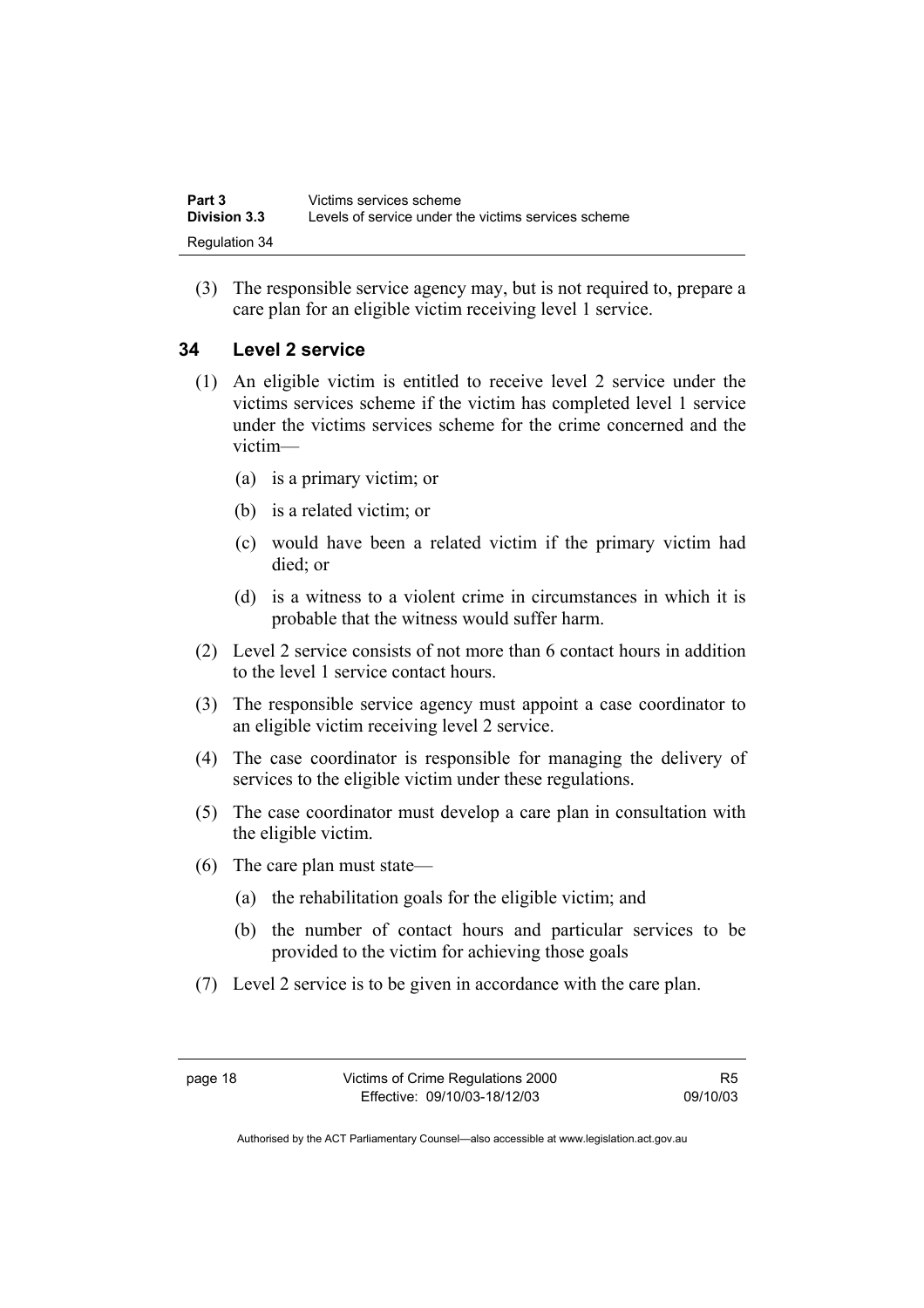- (8) After the level 2 service contact hours have been given in accordance with the care plan, the responsible service agency or approved service provider who provided the level 2 contact hours must prepare and give a closure report to the case coordinator.
- (9) The closure report must include particulars of the number of contact hours and the extent to which the rehabilitation goals of the care plan were achieved.
- (10) On receiving the closure report for the eligible victim, if the case coordinator decides that the eligible victim would not receive therapeutic benefit from receiving level 3 service, the case coordinator must carry out case closure in relation to the victim.
- (11) In this regulation:

*related victim*—see the *Victims of Crime (Financial Assistance) Act 1983*, section 16.

*violent crime*—see the *Victims of Crime (Financial Assistance) Act 1983*, section 2.

#### **35 Level 3 service**

- (1) An eligible victim entitled to receive level 2 service is entitled to receive level 3 service under the victims services scheme if—
	- (a) the victim has completed level 2 service for the crime concerned in accordance with the care plan; and
	- (b) the victim's case coordinator has decided under regulation 34 (8) (Level 2 services) that the victim would receive therapeutic benefit from receiving level 3 service.
- (2) Level 3 service consists of not more than 12 contact hours in addition to the level 1 and level 2 contact hours.
- (3) The case coordinator must develop a revised care plan for level 3 service contact hours in consultation with the eligible victim.
- (4) The revised care plan must state—

| R5       | Victims of Crime Regulations 2000 | page 19 |
|----------|-----------------------------------|---------|
| 09/10/03 | Effective: 09/10/03-18/12/03      |         |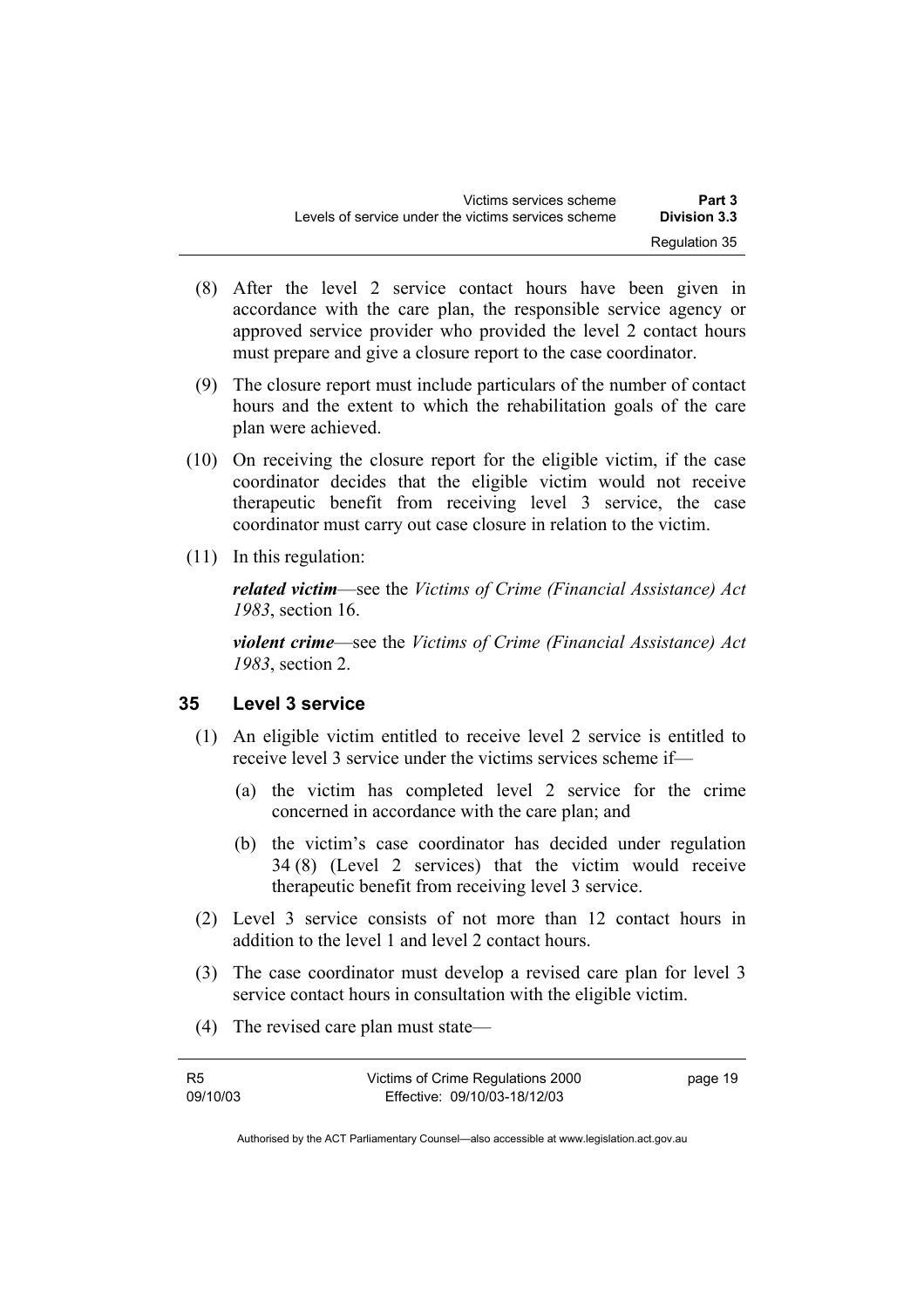- (a) the rehabilitation goals for the eligible victim; and
- (b) the number of contact hours and particular services to be provided to the victim for achieving the goals.
- (5) After the level 3 service contact hours have been given in accordance with the revised care plan, the responsible service agency, or the approved service provider who provided the level 3 service contact hours, must prepare and give a closure report to the case coordinator.
- (6) The closure report must include particulars of the number of contact hours and the extent to which the rehabilitation goals of the revised care plan were achieved.
- (7) Subject to regulation 36, on receiving the closure report for the eligible victim, the case coordinator must carry out case closure in relation to the victim.

#### **36 Exceptional cases**

- (1) This regulation applies if the case coordinator for an eligible victim makes a written recommendation to the manager of the responsible service agency that—
	- (a) on information available to the case coordinator, further contact hours in addition to level 3 service contact hours would give substantial therapeutic benefit to the victim; and
	- (b) the further contact hours cannot be provided under a scheme or program other than the victims services scheme.
- (2) The manager of the responsible service agency may refer the recommendation to the chief executive.
- (3) If the responsible service agency refers the recommendation to the chief executive, the chief executive must consider it and, by written notice, tell the responsible service agency whether or not the recommendation, or a variation of it, is to be carried out.

R5 09/10/03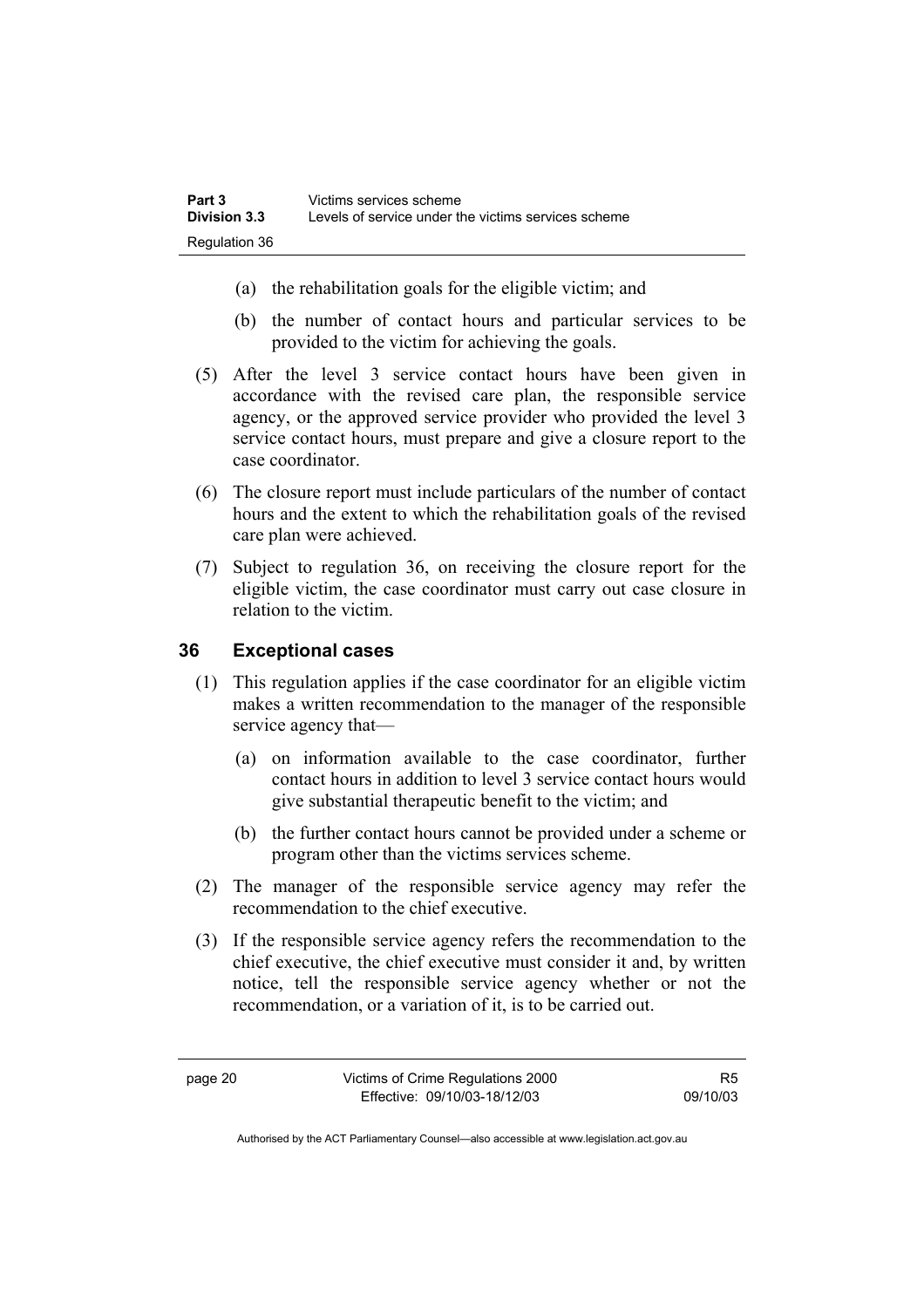- (4) If the chief executive tells the responsible service agency that the recommendation or a variation of it is to be carried out, the responsible service agency must arrange for the provision of the further contact hours in accordance with the notice.
- (5) After the further contact hours have been given, the responsible service agency, or the approved service provider who provided the service, must prepare and give a closure report to the case coordinator.
- (6) The closure report must include particulars of the number of contact hours and the extent to which the rehabilitation goals of the revised care plan were achieved.
- (7) On receiving the closure report for the victim, the case coordinator must carry out case closure in relation to the victim.

### **37 How contact hours are provided**

- (1) Contact hours for an eligible victim who lives in the ACT must be provided by the responsible service agency or an approved service provider.
- (2) Contact hours for an eligible victim who lives outside the ACT may, with the written approval of the responsible service agency, be provided by a person that is not an approved service provider.
- (3) Contact hours under level 2 or level 3 service are to be given to an eligible victim in a way that, as far as possible, gives the victim a choice of completing the contact hours with the responsible service agency or an approved service provider chosen by the victim.

#### **38 Arbitration—care plans**

If, for an eligible victim who is entitled to receive level 2 or level 3 service, the case coordinator and approved service provider do not agree about the content of a care plan, the need for additional contact hours or both, the case coordinator must refer the issue in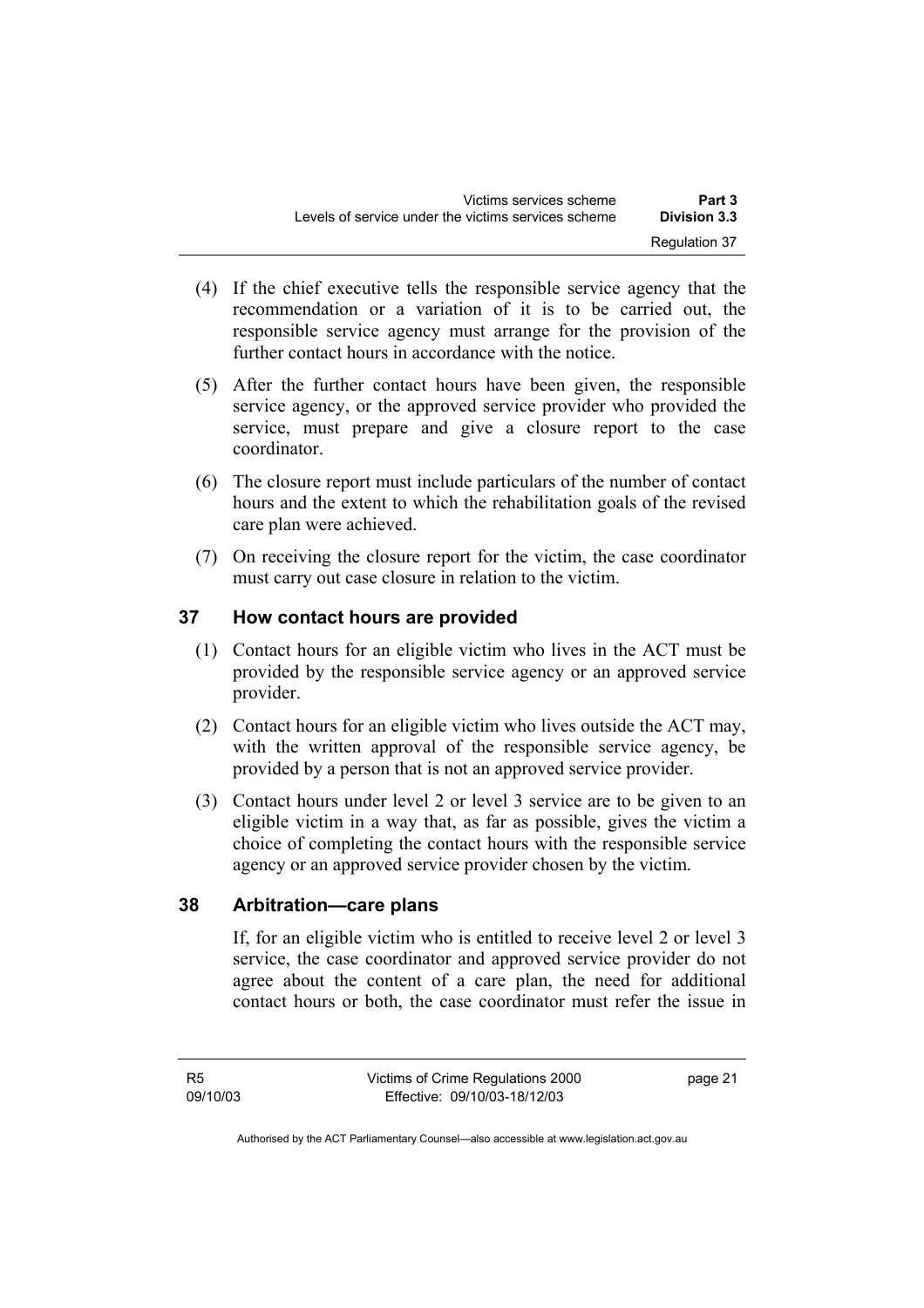| Part 3        | Victims services scheme |
|---------------|-------------------------|
| Division 3.4  | Service providers       |
| Regulation 39 |                         |

writing to an independent arbitrator nominated by the manager of the responsible service agency.

#### **39 Case closure**

Case closure for an eligible victim consists of the following procedure:

- (a) if the victim agrees—
	- (i) a discharge interview with the victim to measure the attainment of the victim's rehabilitation goals; and
	- (ii) the completion, by or on behalf of the victim, of a survey to evaluate the services received by the victim;
- (b) the completion by the victim's case coordinator of an evaluation of, and report about, the services provided to the victim.

## **Division 3.4 Service providers**

#### **40 Approved service providers**

- (1) The board may approve service providers for these regulations.
- (2) The board must keep an up-to-date list of approved service providers.
- (3) The board may issue guidelines for using service providers that are not approved.

#### **41 Criteria for approval**

The board may approve a person as a service provider only if satisfied that—

- (a) the person—
	- (i) is trained in the provision of services to victims; and

page 22 Victims of Crime Regulations 2000 Effective: 09/10/03-18/12/03

R5 09/10/03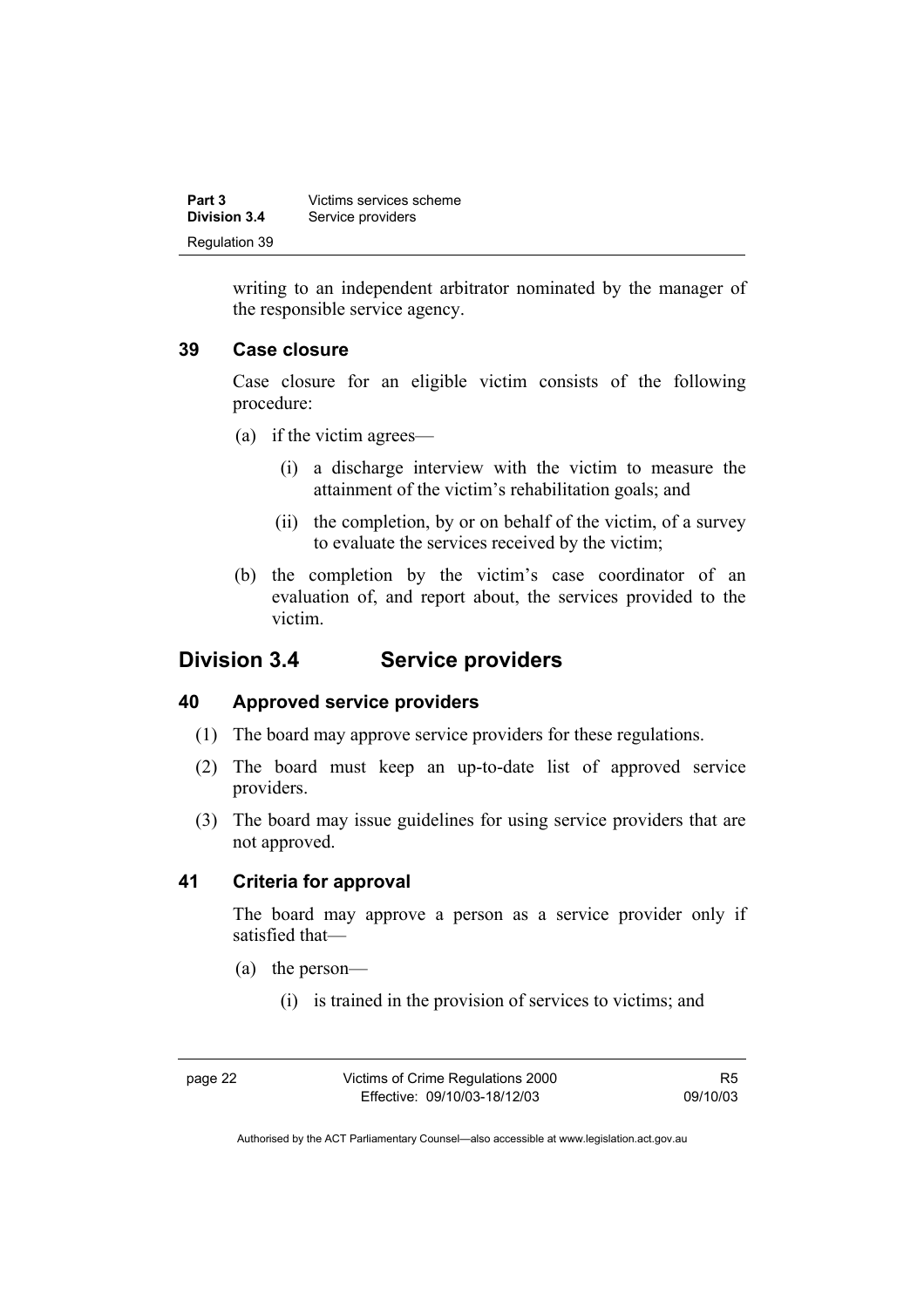- (ii) has experience or knowledge of working in a multidisciplinary team environment; and
- (iii) holds an appropriate policy of indemnity insurance; and
- (b) if the service to be provided is a health professions service the person is an appropriately qualified health professional; and
- (c) the person has not been convicted of a serious crime; and
- (d) the person meets the guidelines made under regulation 17 (Guidelines) for approval as a service provider for the victims services scheme; and
- (e) the person is capable of satisfying the requirements of these regulations; and
- (f) the person will—
	- (i) undertake continuing education in the provision of services to victims; and
	- (ii) conduct an assessment and evaluation of the services it provides and ensure its services are subject to independent review; and
	- (iii) deal with eligible victims in a way that gives proper regard to their dignity, worth, independence, cultural diversity and human rights; and
	- (iv) provide services of appropriate quality with respect to safety, risk, health and community care outcomes and the interests of eligible victims; and
	- (v) provide services that are consistent with best practice for the particular kind of service; and
	- (vi) establish codes of conduct for people engaged or employed by it to promote the highest ethical and professional standards; and

page 23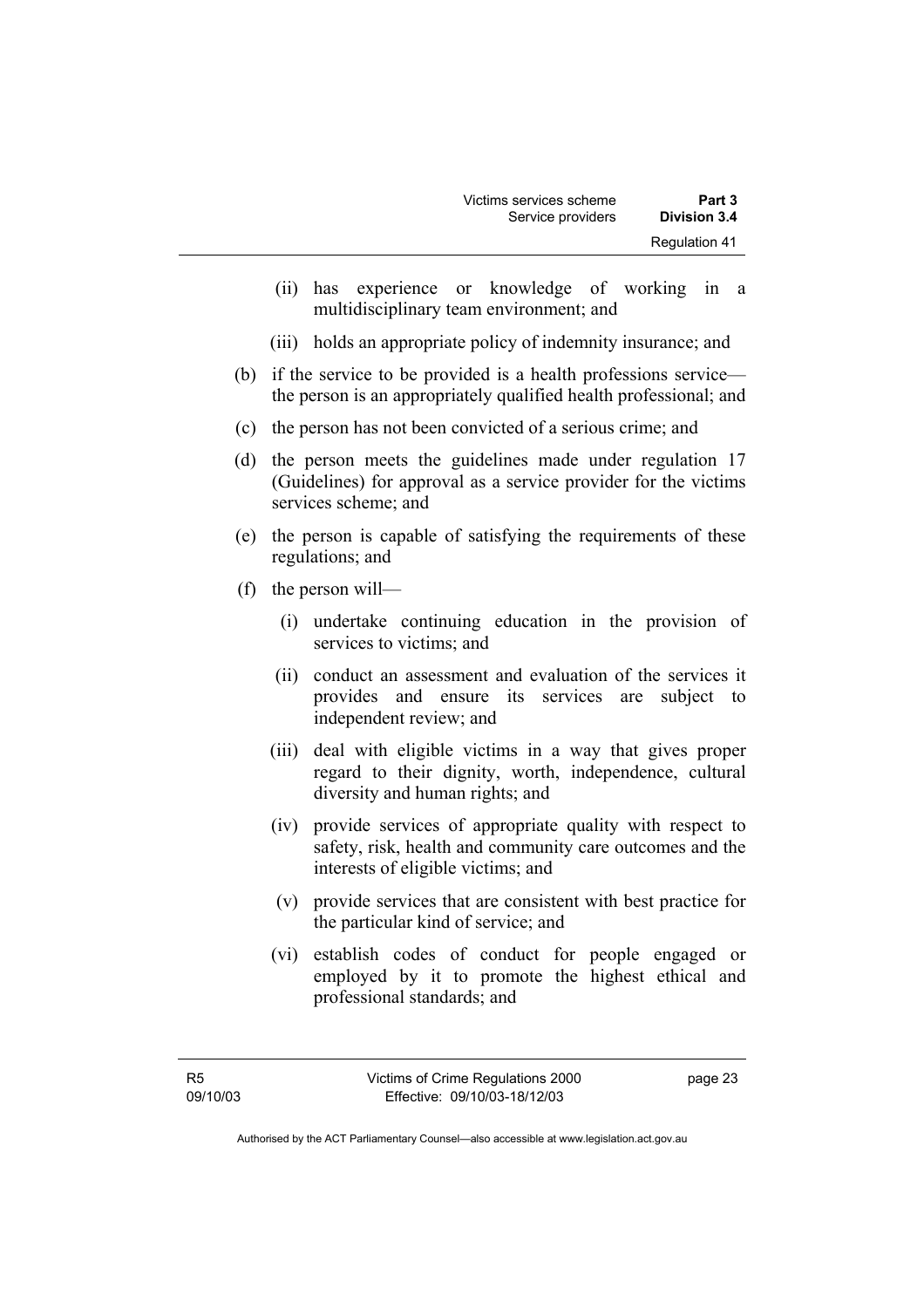| Part 3              | Victims services scheme |
|---------------------|-------------------------|
| <b>Division 3.4</b> | Service providers       |
| Regulation 42       |                         |

- (vii) ensure premises used by people engaged or employed by it are secure, give eligible victims privacy and comply with occupational health and safety requirements; and
- (viii) take steps to ensure that people engaged or employed by it are familiar with the *Community and Health Services Complaints Act 1993*; and
- (g) the person will not use contact hours for the preparation of reports for use in proceedings.

#### **42 Suspension of approval**

- (1) The board may suspend the approval of a service provider if—
	- (a) the board is no longer satisfied, based on reasonable grounds, of the matters mentioned in regulation 41; or
	- (b) the service provider is a suspect in the commission of an indictable offence; or
	- (c) the service provider has been the subject of a complaint to the commissioner and the complaint has not been decided or is upheld.
- (2) In this regulation:

*commissioner* means the commissioner for health complaints.

#### **43 Cancellation of approval**

The board must cancel the approval of an approved service provider if—

- (a) on at least 3 occasions, a ground existed on which the board would have been entitled to suspend the approval of the provider; or
- (b) if the ground for suspension of the approval of the provider is a state of affairs—the state of affairs has existed for 3 months or longer; or

| page 24 | Victims of Crime Regulations 2000 | R5       |
|---------|-----------------------------------|----------|
|         | Effective: 09/10/03-18/12/03      | 09/10/03 |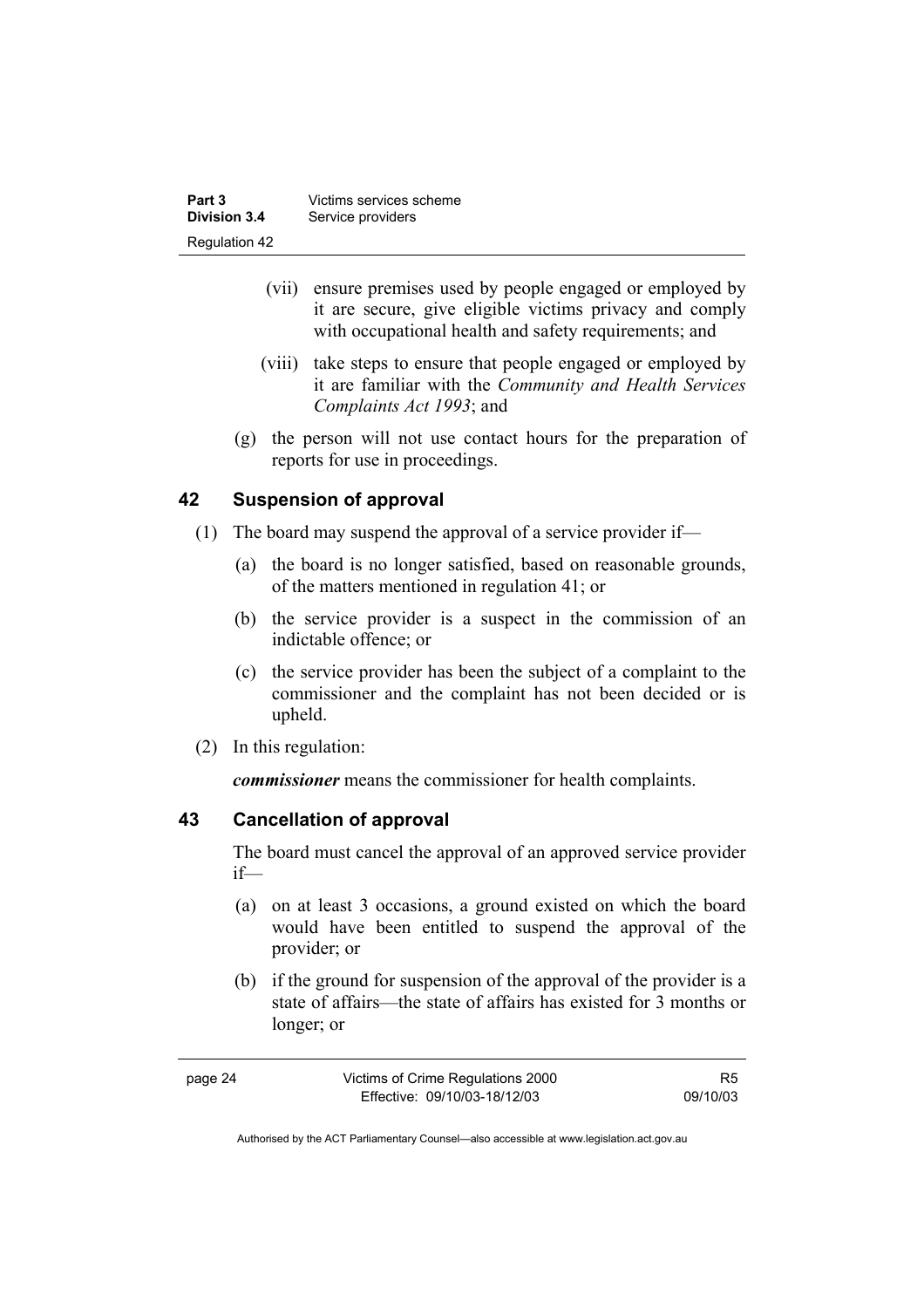| Part 3        | Victims services scheme |
|---------------|-------------------------|
| Division 3.5  | General                 |
| Regulation 44 |                         |

- (c) the approved service provider has been convicted or found guilty of an indictable offence; or
- (d) for an approved service provider who provides a health professions service—the provider has ceased to be registered as a health professional.

### **Division 3.5 General**

#### **44 Volunteer program**

An eligible victim may use a volunteer program.

#### **45 Special financial assistance—statements**

If a primary victim asks the responsible service agency for a statement and certificate under the *Victims of Crime (Financial Assistance) Act 1983*, section 27, the manager of the responsible service agency must provide the statement and certificate.

#### **46 Notice of decisions**

- (1) This regulation applies to a decision of the board—
	- (a) to refuse to approve a service provider under regulation 40 (Approved service providers); or
	- (b) to suspend an approved service provider under regulation 42 (Suspension of approval); or
	- (c) to cancel the approval of a service provider under regulation 43 (Cancellation of approval).
- (2) The board must give written notice of a decision to which this regulation applies to the person affected by the decision.
- (3) The notice must be in accordance with the requirements of the code of practice in force under the *Administrative Appeals Tribunal Act 1989*, section 25B (1).

page 25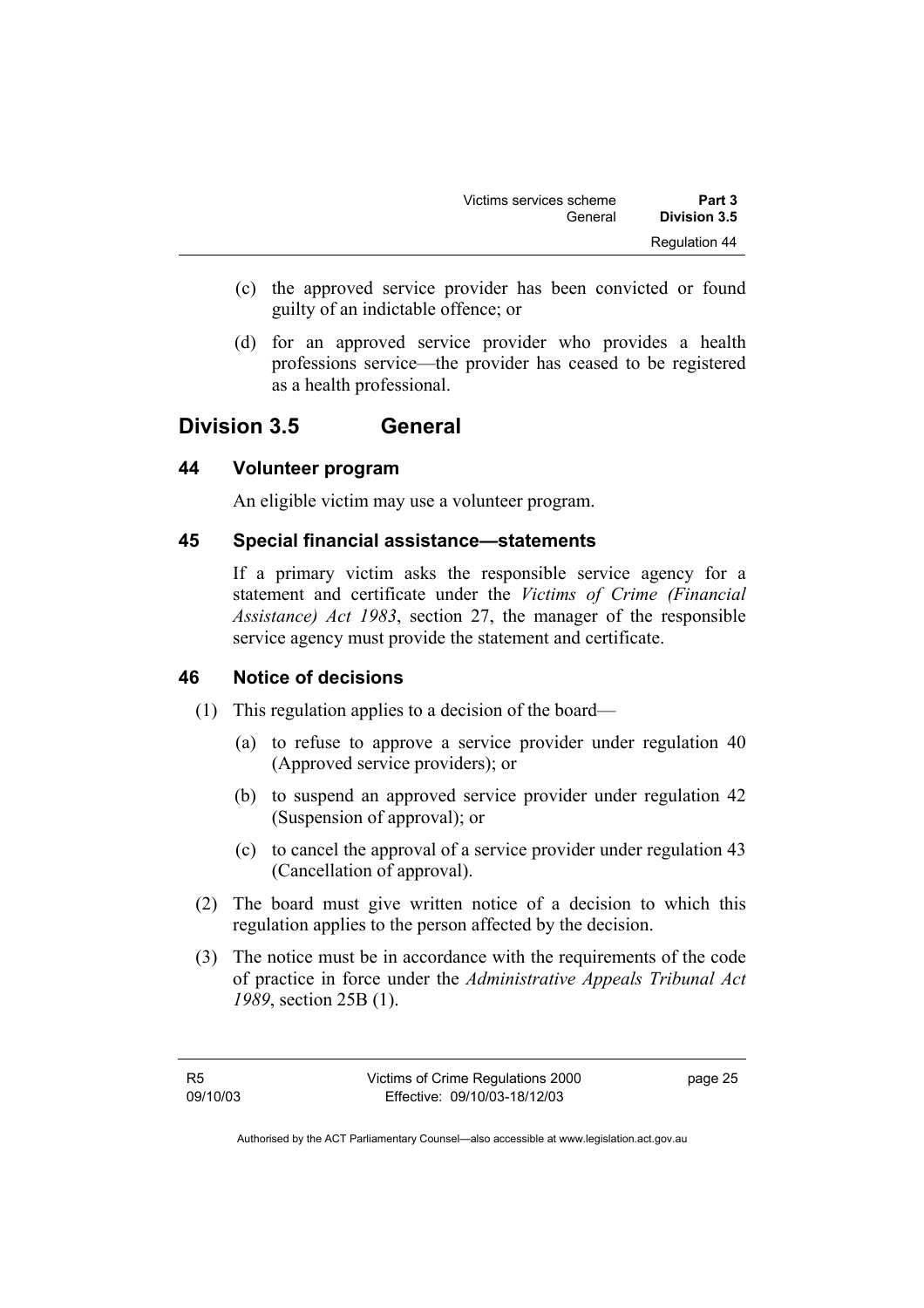| Part 3               | Victims services scheme |  |
|----------------------|-------------------------|--|
| Division 3.5         | General                 |  |
| <b>Regulation 47</b> |                         |  |

### **47 Review of decisions**

Application may be made to the administrative appeals tribunal for a review of a decision of the board mentioned in regulation 46 (1).

page 26 Victims of Crime Regulations 2000 Effective: 09/10/03-18/12/03

R5 09/10/03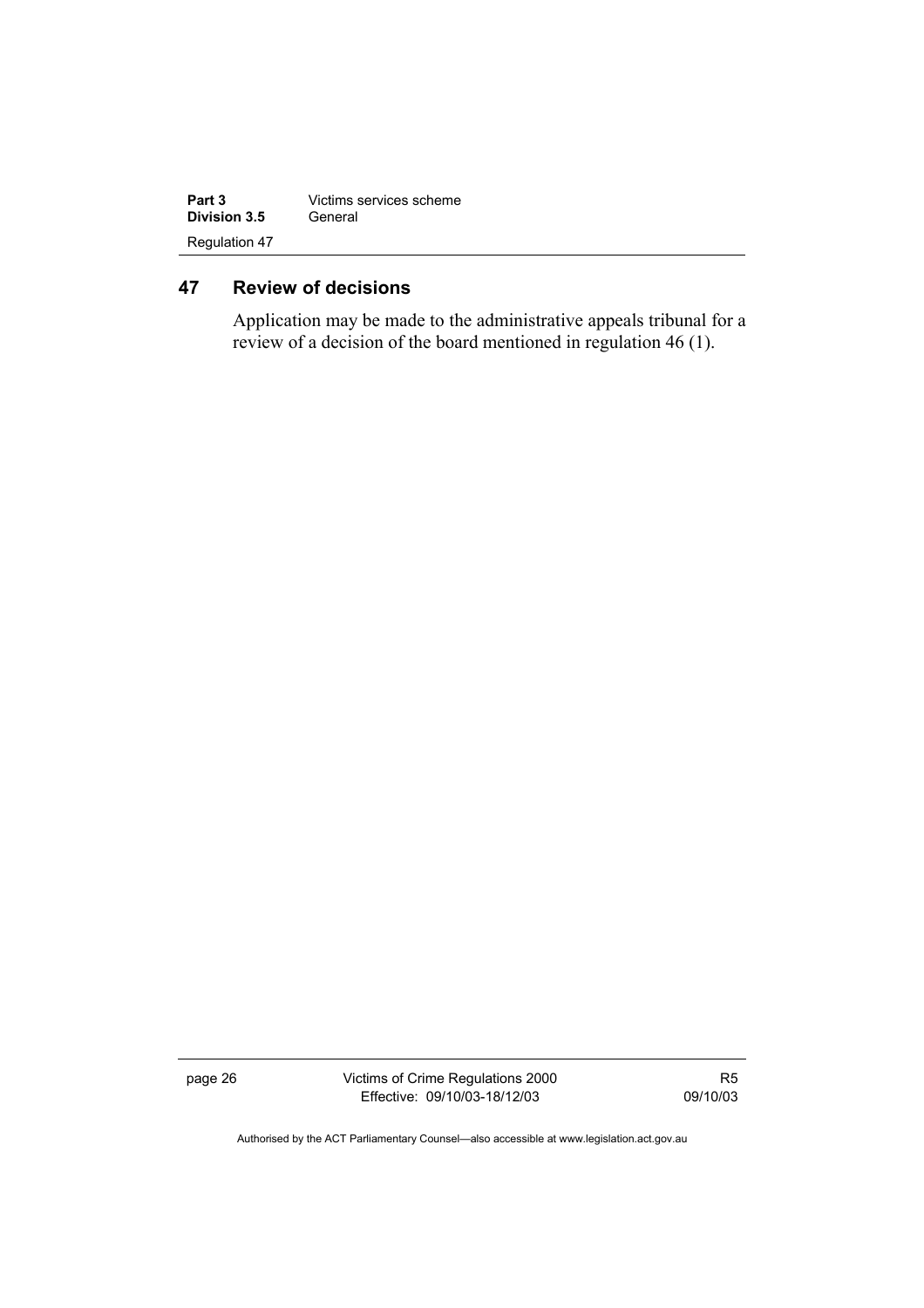# **Part 4 Miscellaneous**

#### **48 Guidelines—volunteers**

The board may make guidelines about the following:

- (a) fixing minimum standards of qualifications or experience for people who volunteer to provide practical assistance and support to victims;
- (b) the experience or knowledge required by a volunteer;
- (c) the undertaking by a volunteer of continuing education in the provision of services to victims;
- (d) the undertaking by a volunteer of training courses about dealing with people from a diversity of ethnic and cultural backgrounds;
- (e) the use of people who have committed a serious crime as volunteers;
- (f) the supervision of volunteers and the conducting of assessments and evaluations of the services provided by volunteers;
- (g) the occupational health and safety of volunteers;
- (h) indemnity insurance for the acts or omissions of volunteers;
- (i) the debriefing of volunteers;
- (j) other matters necessary or convenient to be decided with respect to volunteers.
- *Note* Under the *Occupational Health and Safety Act 1989*, s 6, the Minister administering that Act can declare people included in specified classes of people to be taken to be employed by the person to whom their services are voluntary given. The effect of the declaration is that an employer who must take all reasonably practicable steps to protect the

R5 09/10/03 page 27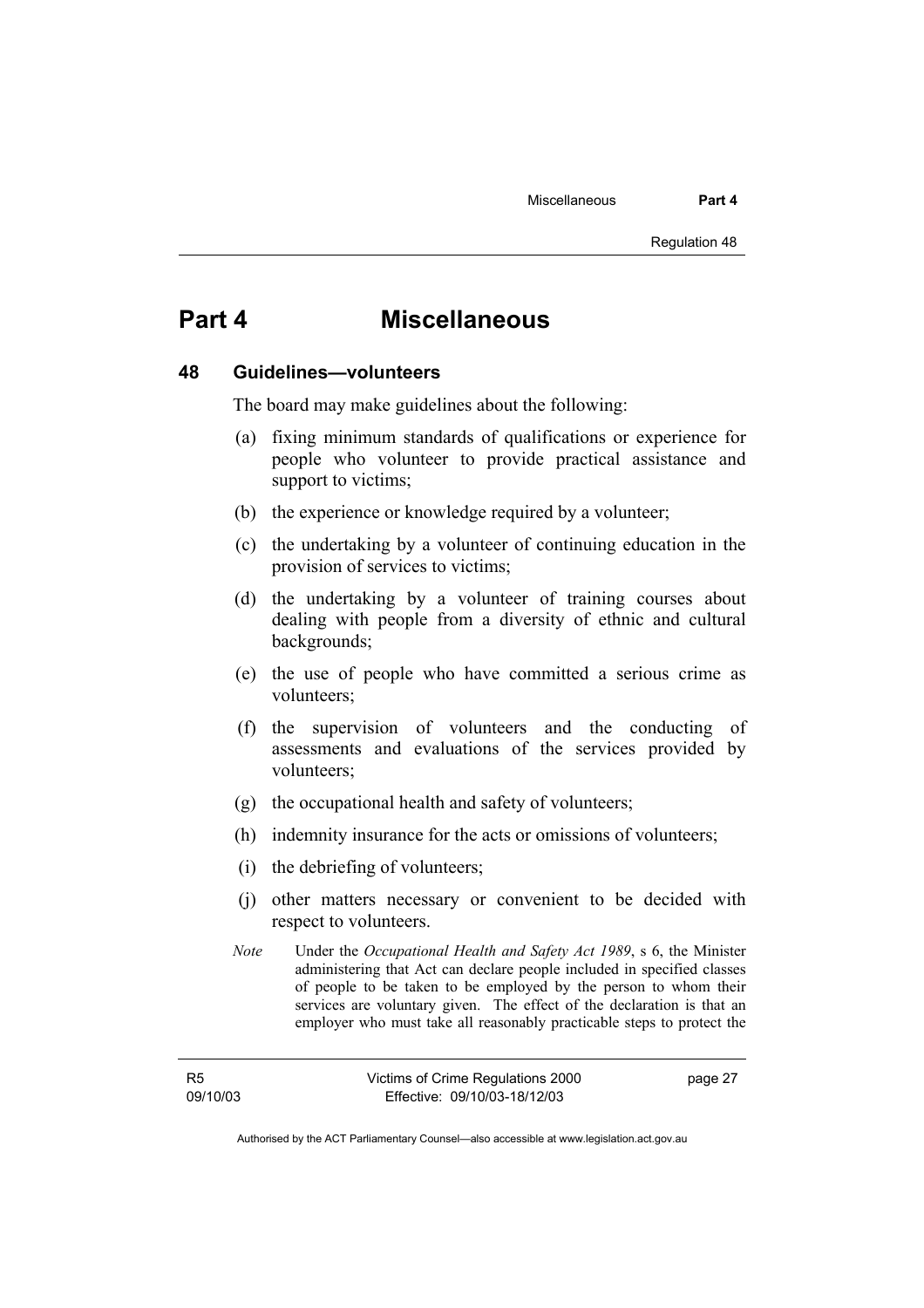#### **Part 4 Miscellaneous**

Regulation 49

health, safety and welfare of the employer's employees must give the same protection to a volunteer.

#### **49 Annual reporting authority**

For the Act, section 19 (2) (f), the chief executive is the annual reporting authority for the victims services scheme.

#### **50 Determination of fees for services provided by approved service providers**

- (1) The Minister may, in writing, determine the fees that are payable for services provided to an eligible victim under these regulations by an approved service provider.
- (2) A determination is a disallowable instrument.
	- *Note* A disallowable instrument must be notified, and presented to the Legislative Assembly, under the *Legislation Act 2001*.

#### **51 Approved forms**

(1) The Minister may, in writing, approve forms for these regulations.

*Note* For other provisions about forms, see Legislation Act, s 255.

- (2) If the Minister approves a form for a particular purpose, the approved form must be used for that purpose.
- (3) An approved form is a notifiable instrument.

Note A notifiable instrument must be notified under the Legislation Act 2001.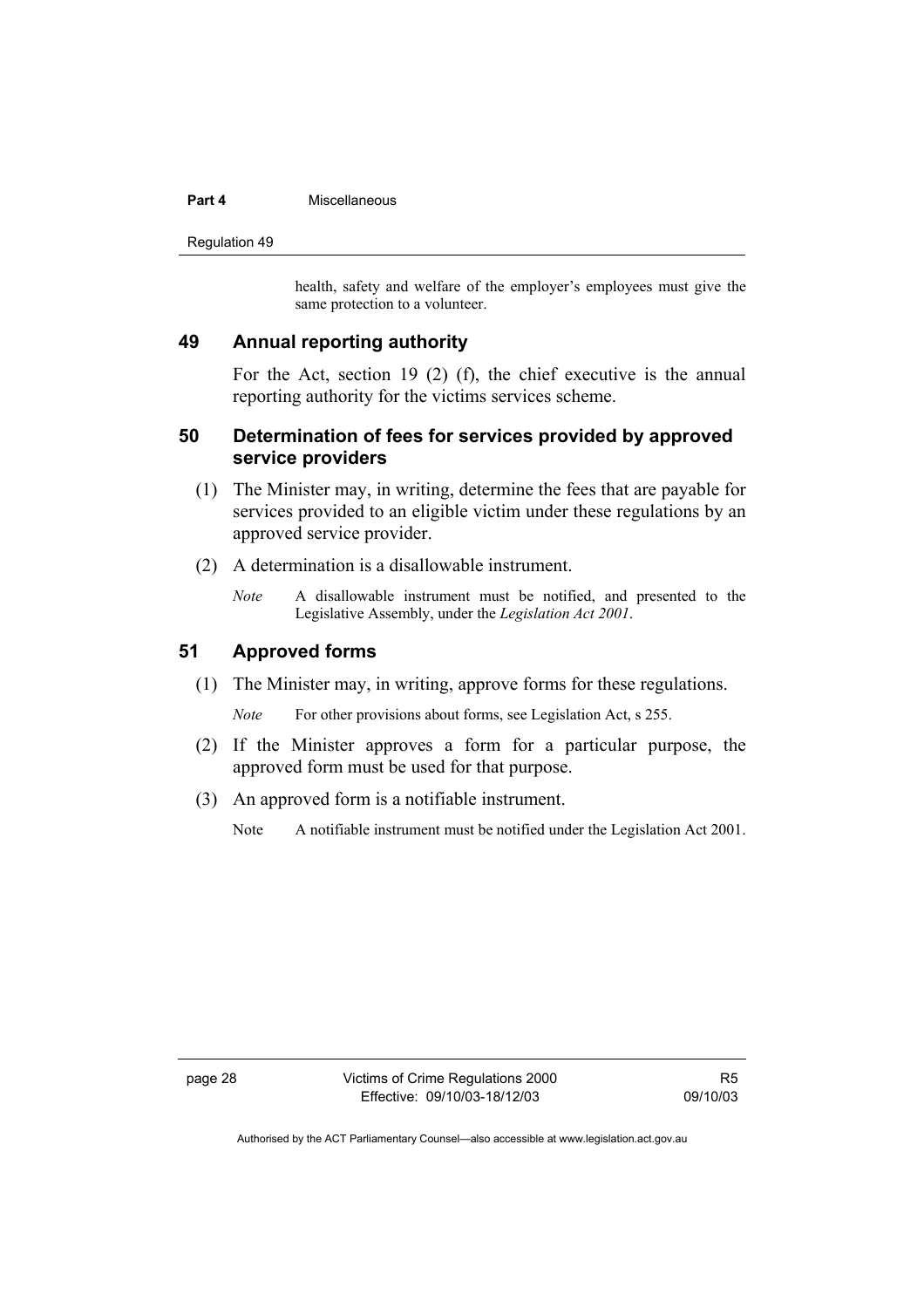# **Dictionary**

(see reg 3)

- *Note 1* The Legislation Act contains definitions and other provisions relevant to this Act.
- *Note 2* In particular, the Legislation Act, dict, pt 1, defines the following terms:
	- administrative appeals tribunal
	- chief executive
	- chief police officer
	- commissioner for health complaints
	- dentist
	- disallowable instrument
	- doctor
	- DPP
	- entity
	- found guilty
	- lawyer
	- Magistrates Court
	- Minister
	- Supreme Court.
- *Note 3* Words and expressions used in these regulations have the same meaning that they have in the *Victims of Crime Act 1994* (see Legislation Act, s 148). In particular, the following terms are defined in the *Victims of Crime Act 1994*, dict:
	- harm
	- victim.

*affected person*, in relation to a reviewable decision—see regulation 25 (1) (Notice to be given of eligibility decisions).

*AFP member*—see regulation 8 (1) (a) (ii) (Appointed members of board).

*appointed member*, of the board, means a member of the board other than the coordinator.

R5 09/10/03 Victims of Crime Regulations 2000 Effective: 09/10/03-18/12/03 page 29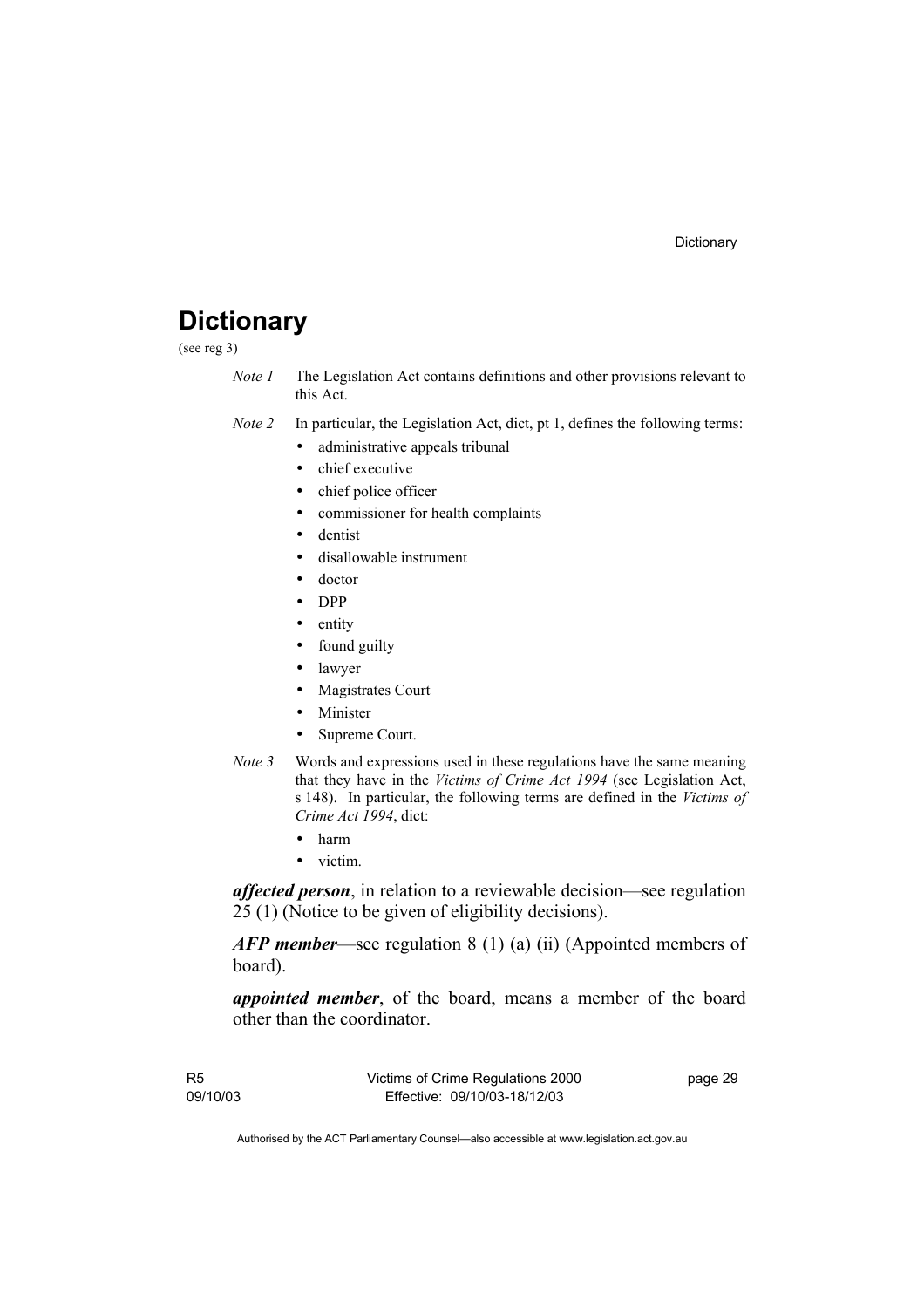*approved service provider* means a person approved as a service provider under regulation 40 (Approved service providers).

*board* means the Victims Assistance Board.

*chairperson* means the chairperson of the board.

*committee* means the Eligibility Review Committee.

*community support member*—see regulation 8 (1) (a) (v) (Appointed members of board).

*courts member*—see regulation 8 (1) (a) (iii) (Appointed members of board).

*deputy chairperson* means the deputy chairperson of the board.

*DPP member—see regulation 8 (1) (a) (i) (Appointed members of* board).

*eligible victim*—see regulation 24 (2) (Eligible victims under the victims services scheme).

*health professional* means a person registered under a health professions Act.

*health professions Act* means—

- (a) for psychiatry—the *Medical Practitioners Act 1930*; or
- (b) for psychology—the *Psychologists Act 1994*; or
- (c) for podiatry—the *Podiatrists Act 1994*; or
- (d) for nursing—the *Nurses Act 1988*; or
- (e) for optometry—the *Optometrists Act 1956*; or
- (f) for physiotherapy—the *Physiotherapists Act 1977*; or
- (g) for chiropractic or osteopathy—the *Chiropractors and Osteopaths Act 1983*.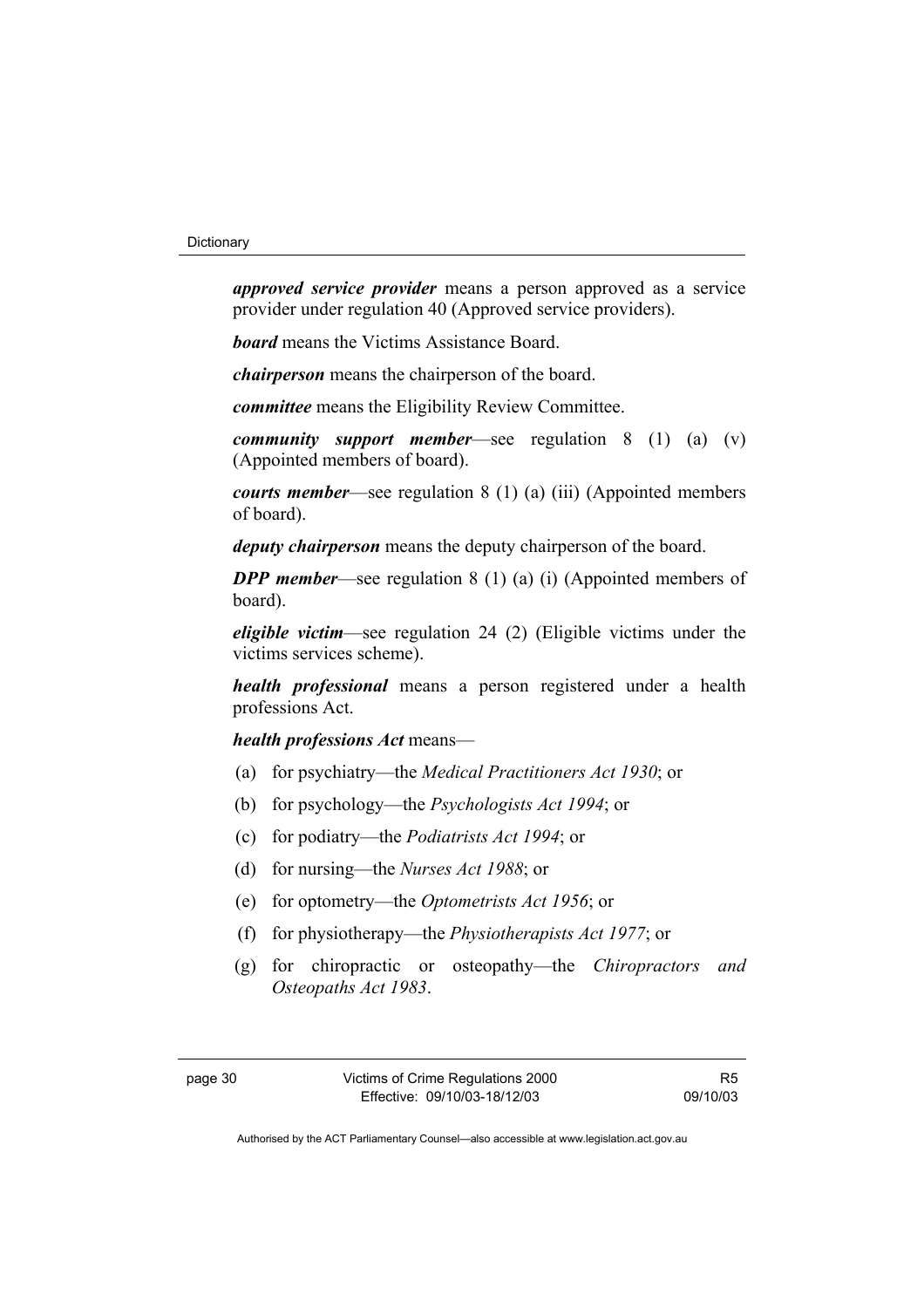*health professions member*—see regulation 8 (1) (e) (Appointed members of board.

*health professions service* means psychiatry, psychology, podiatry, nursing, optometry, physiotherapy, chiropractic or osteopathy.

*independent arbitrator* means a person approved under regulation 18 (Independent arbitrators).

*indigenous member*—see regulation 8 (1) (b) (Appointed members of board).

*internal reviewer*—see regulation 26 (2) (Who may apply for internal review of decisions).

*justice member*—see regulation 8 (1) (a) (iv) (Appointed members of board).

*legal profession member*—see regulation 8 (1) (d) (Appointed members of board).

*manager*, of the responsible service agency, means the person in charge of the agency.

*member* means a member of the board.

*migrant member*—see regulation 8 (1) (c) (Appointed members of board).

*primary victim*—see the *Victims of Crime (Financial Assistance) Act 1983*, section 9.

*psychiatrist* means a doctor who holds postgraduate qualifications in psychiatry.

*psychiatrist/psychologist member*—see regulation 8 (1) (g) (Appointed members of board).

*psychologist* means a person registered under the *Psychologists Act 1994*.

page 31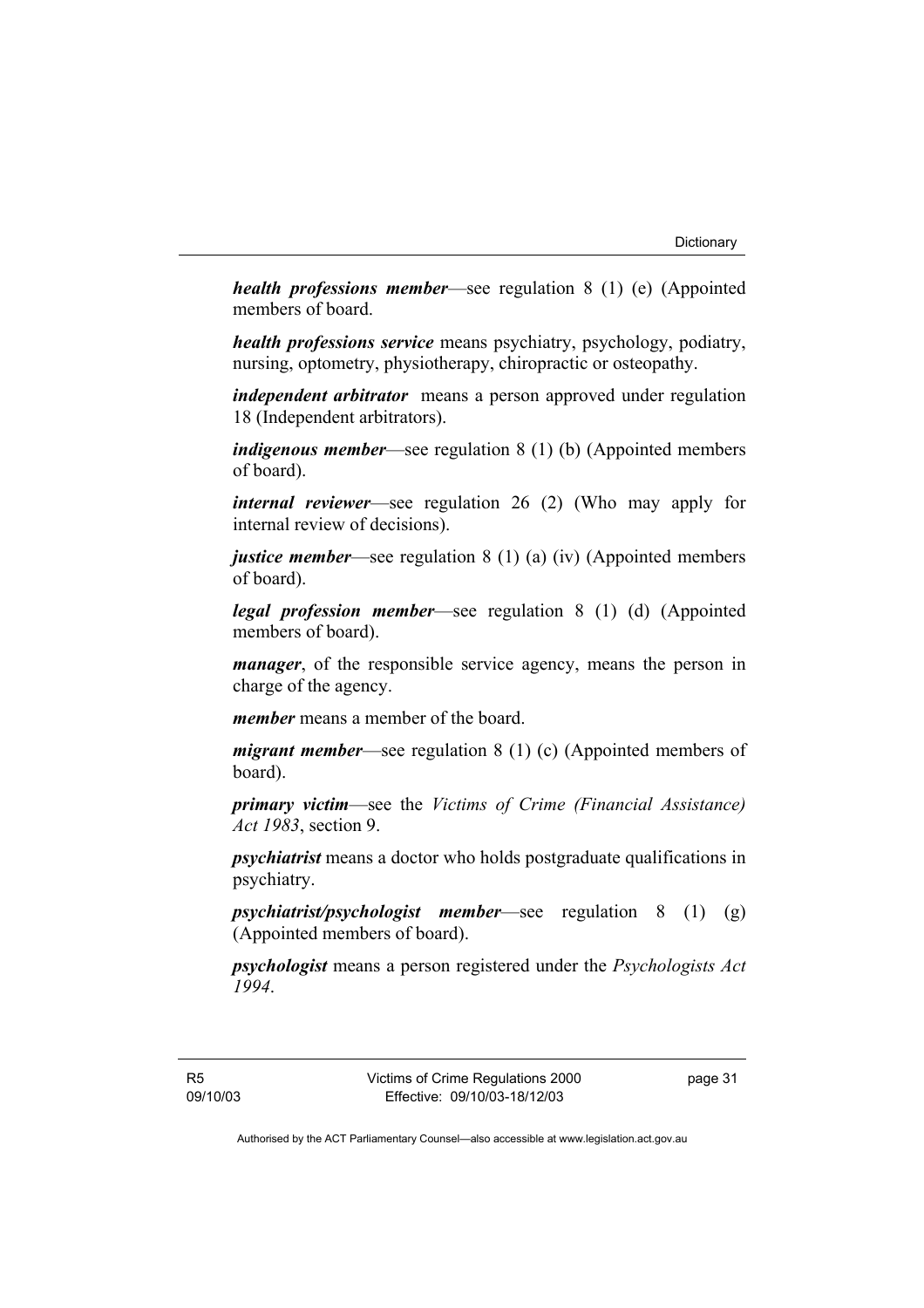*responsible service agency* means the entity nominated under regulation 21 (Responsible service agency).

*reviewable decision*—see regulation 25 (1) (Notice to be given of eligibility decisions).

*serious crime*—see the *Victims of Crime (Financial Assistance) Act 1983*, section 2.

*suspect* means—

- (a) a person whom a police officer suspects on reasonable grounds has committed an offence; or
- (b) a person charged with an offence; or
- (c) a person who has been summonsed to appear before a court in relation to the commission of an offence; or
- (d) a person who has entered into a voluntary agreement to attend court for an offence.

*victims groups member*—see regulation 8 (1) (f) (Appointed members of board).

*victims services scheme* means the victims services scheme established under regulation 19 (Victims services scheme).

*youth policy and services member*—see regulation 8 (1) (a) (vi) (Appointed members of board).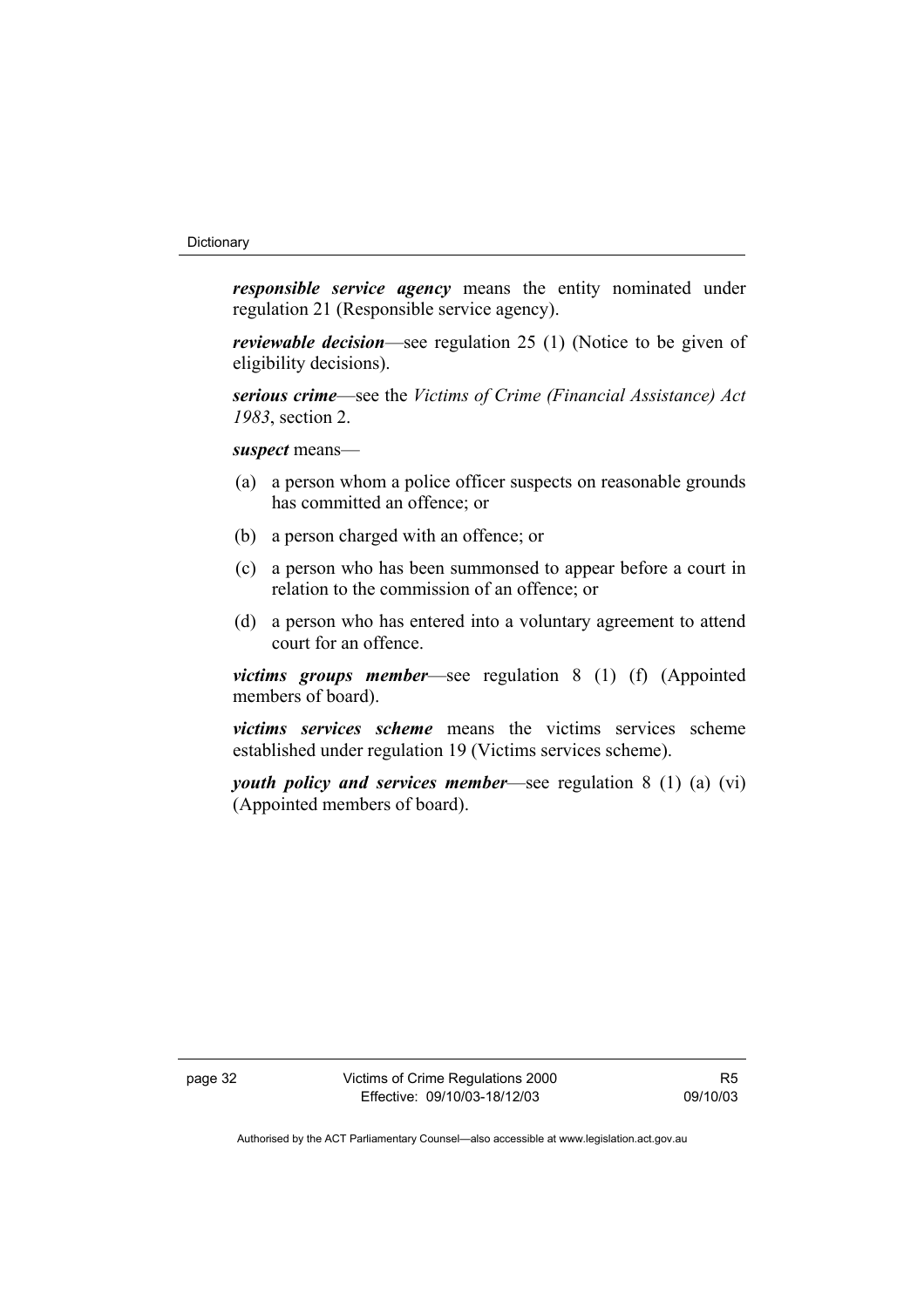### **Endnotes**

| 1 |  |  | <b>About the endnotes</b> |
|---|--|--|---------------------------|
|---|--|--|---------------------------|

Amending and modifying laws are annotated in the legislation history and the amendment history. Current modifications are not included in the republished law but are set out in the endnotes.

Not all editorial amendments made under the *Legislation Act 2001*, part 11.3 are annotated in the amendment history. Full details of any amendments can be obtained from the Parliamentary Counsel's Office.

Uncommenced amending laws and expiries are listed in the legislation history and the amendment history. These details are underlined. Uncommenced provisions and amendments are not included in the republished law but are set out in the last endnote.

If all the provisions of the law have been renumbered, a table of renumbered provisions gives details of previous and current numbering.

The endnotes also include a table of earlier republications.

If the republished law includes penalties, current information about penalty unit values appears on the republication inside front cover.

#### **2 Abbreviation key**

| $am = amended$                             | $ord = ordinance$                         |
|--------------------------------------------|-------------------------------------------|
| $amdt = amendment$                         | orig = original                           |
| $ch = chapter$                             | $p = page$                                |
| $cl = clause$                              | par = paragraph                           |
| $def = definition$                         | pres = present                            |
| $dict = dictionary$                        | $prev = previous$                         |
| disallowed = disallowed by the Legislative | $(\text{prev})$ = previously              |
| Assembly                                   | $prov = provision$                        |
| $div = division$                           | $pt = part$                               |
| $exp = expires/expired$                    | $r = rule/subrule$                        |
| Gaz = Gazette                              | reg = regulation/subregulation            |
| $hdg =$ heading                            | $renum = renumbered$                      |
| IA = Interpretation Act 1967               | $reloc = relocated$                       |
| ins = inserted/added                       | $R[X]$ = Republication No                 |
| $LA =$ Legislation Act 2001                | $RI = reissue$                            |
| $LR =$ legislation register                | s = section/subsection                    |
| LRA = Legislation (Republication) Act 1996 | $sch = schedule$                          |
| $mod = modified / modified$                | $sdiv = subdivision$                      |
| $No = number$                              | $sub =$ substituted                       |
| $num = numbered$                           | $SL = Subordinate Law$                    |
| $o = order$                                | underlining = whole or part not commenced |
| om = omitted/repealed                      | or to be expired                          |
|                                            |                                           |

R5 09/10/03 Victims of Crime Regulations 2000 Effective: 09/10/03-18/12/03

page 33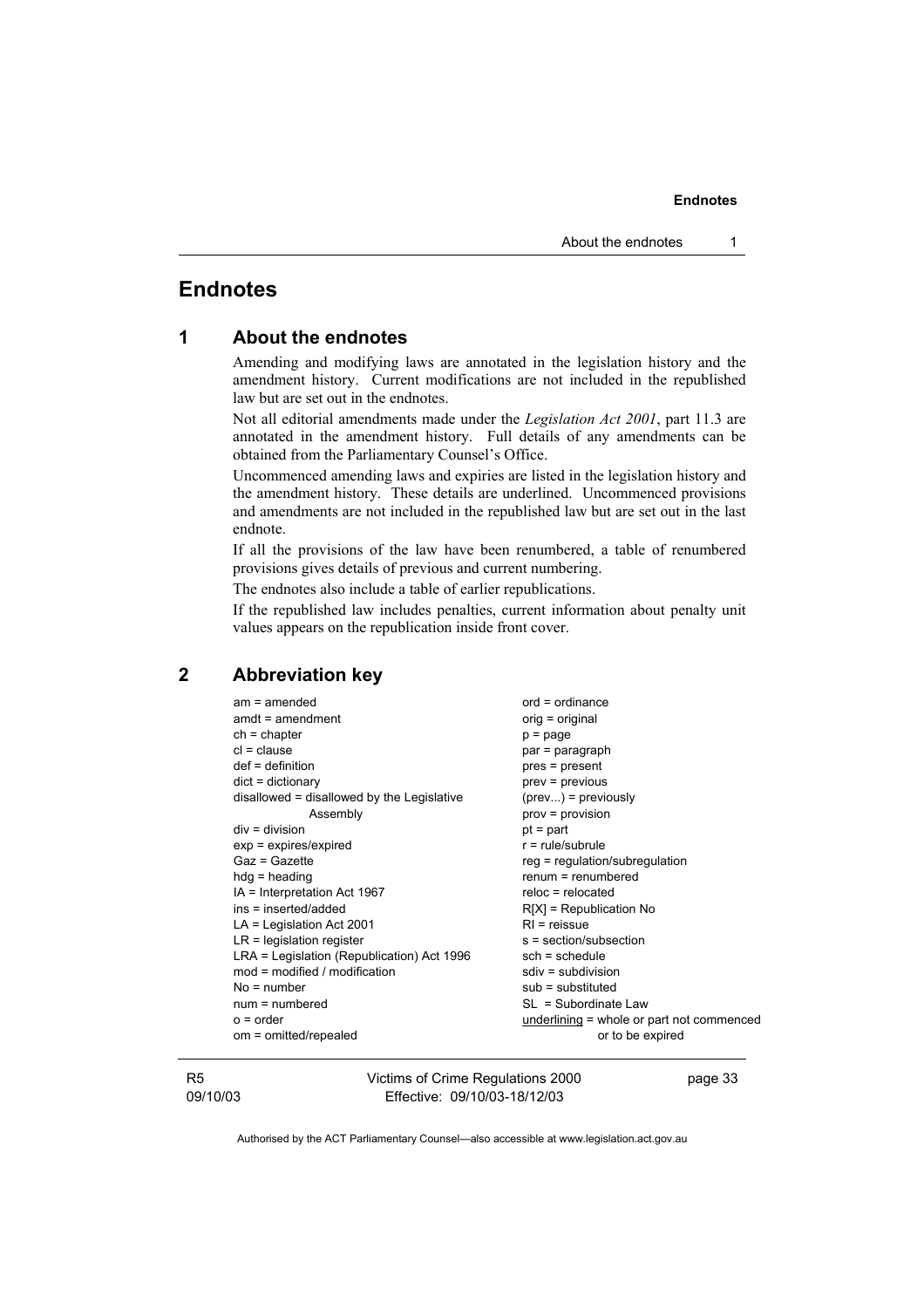3 Legislation history

#### **3 Legislation history**

## **Victims of Crime Regulations 2000 No 51**  notified 14 December 2000 (Gaz 2000 No 50) reg 1, reg 2 commenced 14 December 2000 (IA s 10B) remainder (regs 3-57) commenced 1 January 2001 (reg 2) as amended by **Legislation (Consequential Amendments) Act 2001 No 44 pt 408**  notified 26 July 2001 (Gaz 2001 No 30) s 1, s 2 commenced 26 July 2001 (IA s 10B) pt 408 commenced 12 September 2001 (s 2 and see Gaz 2001 No S65) **Statute Law Amendment Act 2001 (No 2) 2001 No 56 pt 3.53**  notified 5 September 2001 (Gaz 2001 No S65) pt 3.53 commenced 5 September 2001 (s 2 (1)) **Health and Community Care Services (Repeal and Consequential Amendments) Act 2002 No 47 pt 1.4**  notified LR 20 December 2002 s 1, s 2 commenced 20 December 2002 (LA s 75 (1)) pt 1.4 commences 5pm 31 December 2002 (s 2) **Victims of Crime Amendment Regulations 2002 (No 1) SL2002-40**  notified LR 20 December 2002 reg 1, reg 2 commenced 20 December 2002 (LA s 75 (1)) remainder commenced 21 December 2002 (reg 2) **Statute Law Amendment Act 2003 A2003-41 sch 3 pt 3.22**  notified LR 11 September 2003 s 1, s 2 commenced 11 September 2003 (LA s 75 (1)) sch 3 pt 3.22 commenced 9 October 2003 (s 2 (1))

#### **4 Amendment history**

| Commencement<br>reg 2      | om Act 2001 No 44 amdt 1.4234 |
|----------------------------|-------------------------------|
| <b>Dictionary</b><br>reg 3 | am Act 2001 No 44 amdt 1.4235 |

| page 34 | Victims of Crime Regulations 2000 |
|---------|-----------------------------------|
|         | Effective: 09/10/03-18/12/03      |

R5 09/10/03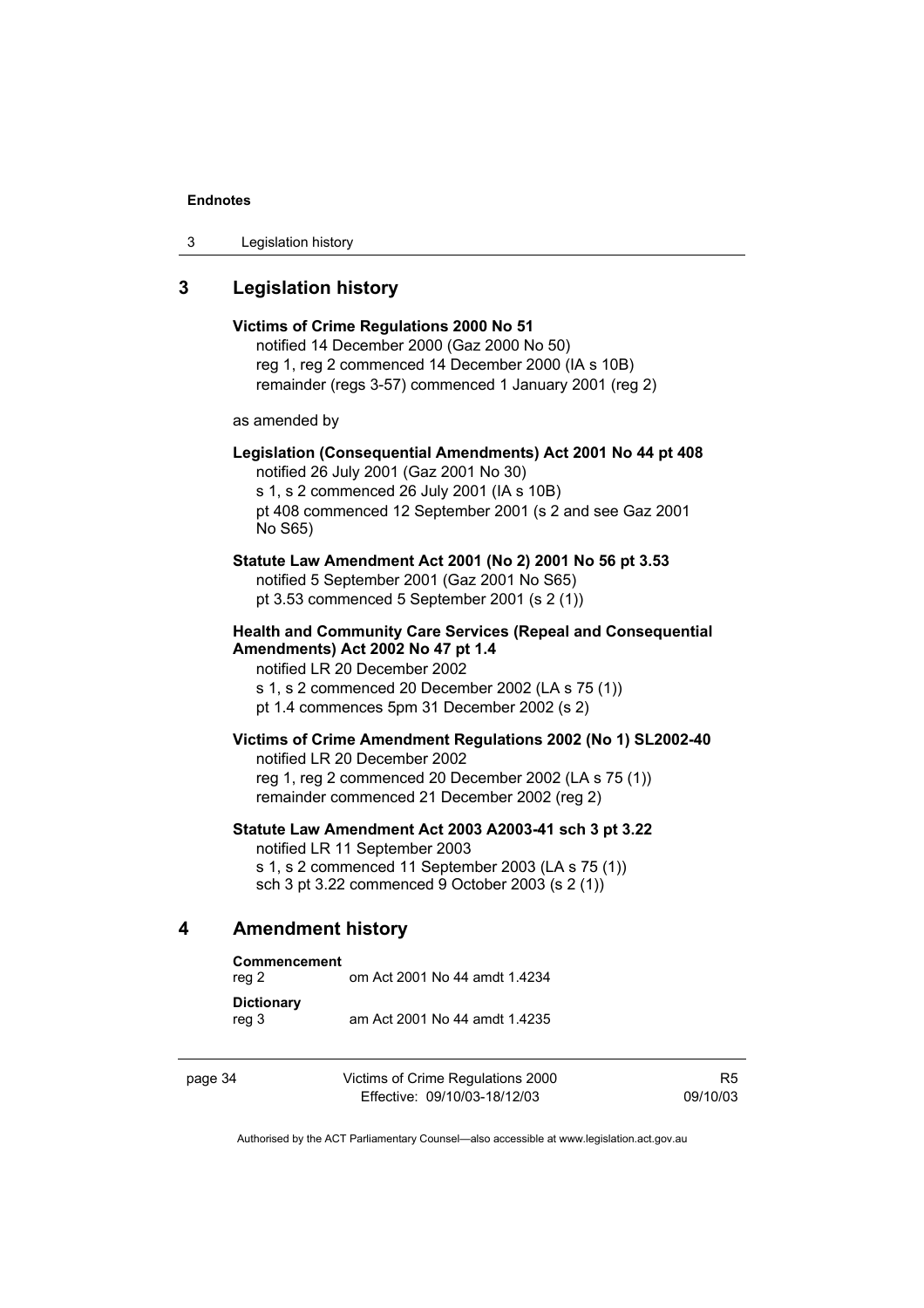|                            |                                            |                                                                                                             | Amendment history | 4       |
|----------------------------|--------------------------------------------|-------------------------------------------------------------------------------------------------------------|-------------------|---------|
|                            | <b>Notes</b><br>reg 4                      | am Act 2001 No 44 amdt 1.4236                                                                               |                   |         |
|                            | <b>Functions</b><br>reg 6                  | am 2002 No 40 reg 4; pars renum R3 LA (see 2002 No 40<br>reg 5)                                             |                   |         |
|                            | <b>Membership of board</b><br>reg 7        | am A2003-41 amdt 3.489                                                                                      |                   |         |
|                            | Appointed members of board<br>reg 8        | am Act 2001 No 44 amdt 1.4237, amdt 1.4238; 2002 No 40<br>reg 6; A2003-41 amdt 3.490, amdt 3.491            |                   |         |
|                            | <b>Duration of appointment</b><br>reg 11   | am Act 2001 No 44 amdt 1.4238; 2002 No 40 reg 7; A2003-41<br>amdt 3.492                                     |                   |         |
|                            | reg 12                                     | Term of appointment to be included in instrument of appointment etc<br>om A2003-41 amdt 3.493               |                   |         |
|                            | Responsible service agency<br>reg 21       | am Act 2002 No 47 amdt 1.33                                                                                 |                   |         |
|                            | reg 24                                     | Eligible victims under the victims services scheme<br>am A2003-41 amdt 3.494                                |                   |         |
|                            | How contact hours are provided<br>reg 37   | am A2003-41 amdt 3.495                                                                                      |                   |         |
|                            | <b>Cancellation of approval</b><br>reg 43  | am 2002 No 40 reg 8; pars renum R3 LA (see 2002 No 40<br>reg <sub>9</sub>                                   |                   |         |
|                            | Annual reporting authority<br>reg 49       | am 2002 No 40 reg 10                                                                                        |                   |         |
|                            | reg 50                                     | Determination of fees for services provided by approved service providers<br>sub Act 2001 No 44 amdt 1.4239 |                   |         |
|                            | <b>Approved forms</b><br>reg 51            | sub Act 2001 No 44 amdt 1.4239<br>am A2003-41 amdt 3.496                                                    |                   |         |
|                            | <b>Transitional provisions</b><br>pt 5 hdg | exp 1 July 2001 (reg 57)                                                                                    |                   |         |
|                            | Definition for pt 5<br>reg 52              | exp 1 July 2001 (reg 57)                                                                                    |                   |         |
|                            | Repeal<br>reg 53                           | om R1 (LRA)                                                                                                 |                   |         |
| R <sub>5</sub><br>09/10/03 |                                            | Victims of Crime Regulations 2000<br>Effective: 09/10/03-18/12/03                                           |                   | page 35 |